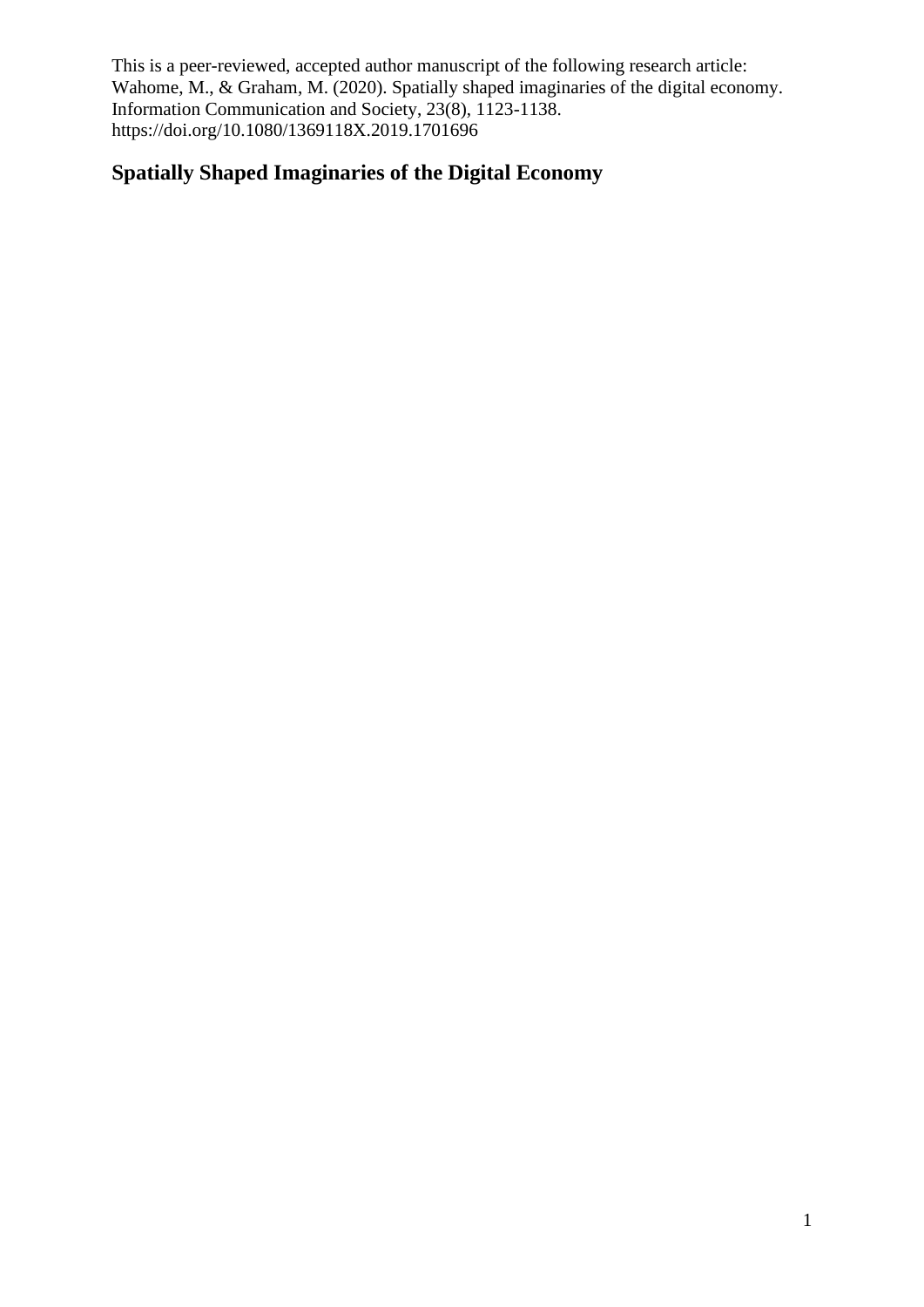This paper examines spatial imaginaries and their ability to circumscribe and legitimate economic practices mediated by digital technologies, specifically, the practices of digital entrepreneurship. The question is whether alternative imaginaries and typologies of digital entrepreneurship can be included in how we view digital entrepreneurship in order to stimulate new practices and imagined futures. Our case studies of digital entrepreneurs in a number of African cities illustrate that popular and academic spatial imaginaries and discourses, for example those that cast the digital economy as borderless and accessible, do not correspond with the experience of many African entrepreneurs. Furthermore, enacting the metaphoric identities that coincide with these imaginaries and their discourses is a skillset that determines which (and how) actors can participate. They reflect the inherent coloniality of the digital, capitalist discourse. The tendency in the digital economy is to regard the entrepreneur persona, as realistic and global, rather than performative and particular to the Euro-American context in which these personas have originated. Our interviews of 186 digital entrepreneurs demonstrate that digital imaginaries and metaphors cannot be neutral and apolitical. In order to be inclusive, they should evoke a sense of multiplicity, heterogeneity and contingency.

Keywords: digital imaginaries, digital entrepreneurship in Africa, African entrepreneurs, knowledge economy and development, innovation in Africa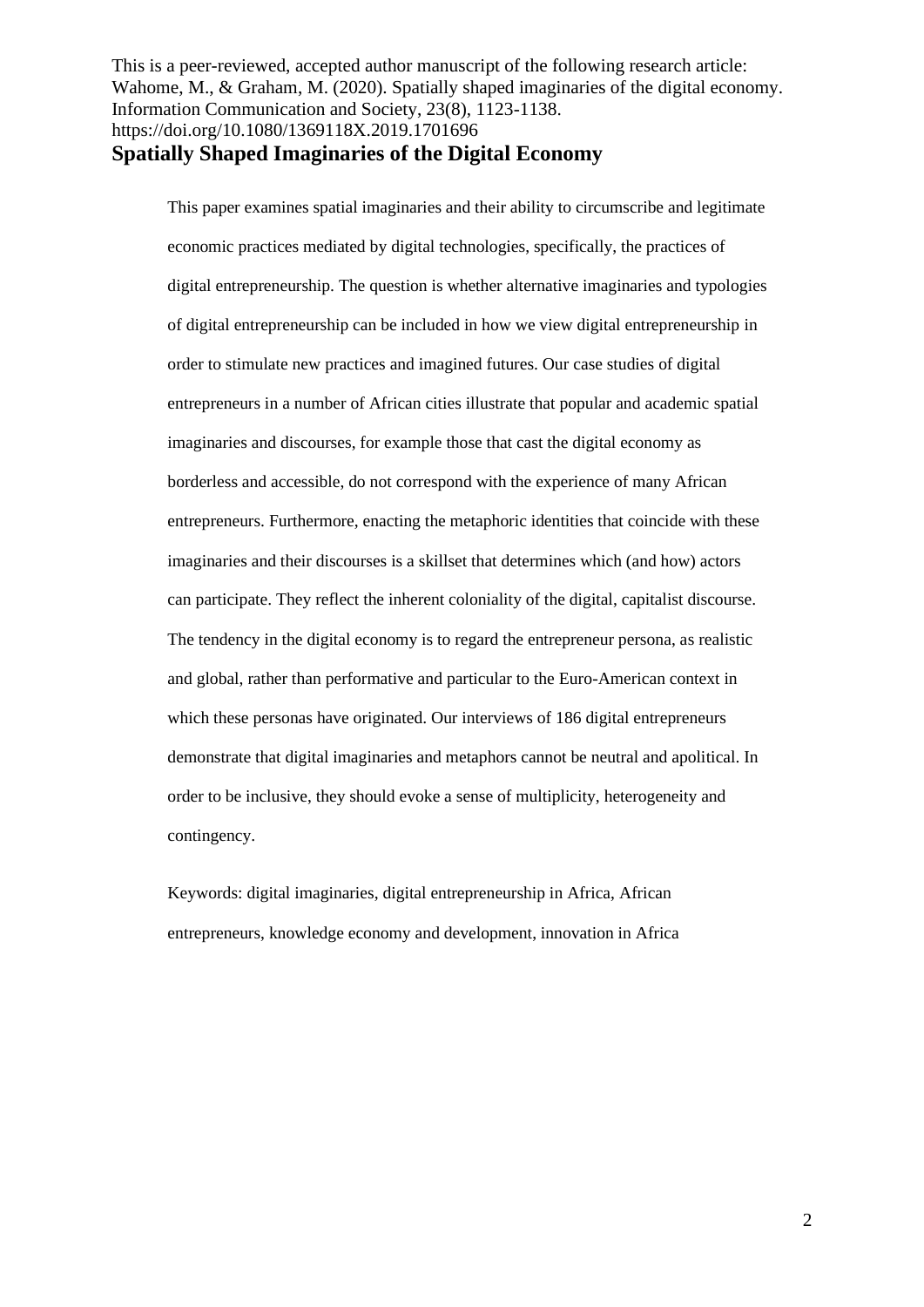Critical theorists, particularly of science and technology studies have demonstrated that imaginaries are an important part of the process of producing sociotechnical domains (Jasanoff & Kim, 2009, 2016). Imaginaries are not neutral or apolitical; they are underlain by values and ideologies. Technological imaginaries often are pervaded by a particular view of modernity. This is evident in popular, policy and academic discourses on development. Analyses of situated modes of technology production often reveal that rather than being universal, these processes are particular and mediated by place (Haraway, 1988).

Over the last few decades, the digital economy has been viewed as a vehicle for economic development. so much so that the discourse around it has taken on the tenor of human rights language, urging inclusion into digital and ubiquity of digital technologies as means of reducing global inequality. Even these ideas about inclusion are not universal or neutral, they are linked to situated and particular ideological perspectives and interests. The assumption that digital economies are inclusive reveals a lack of engagement with geopolitical power geometries that affect consent and inclusion and are embodied in the use, design and deployment of digital technologies. In fact, at this moment in time scepticism around the digital economy is increasing in the public sphere (Rajão & Duque, 2014) as society reckons with the various asymmetries that mediate how users and workers are apprehended within the system.

This paper is particularly interested in the power geometry that leads to the identification of some geographies with the production of technological knowhow (Massey, 1999, 2002), and others as sources of raw material and recipients of finished products. Africa is in the latter category; it is cast as a recipient of knowledge, rather than a source. Yet, African sites are not only evidence that these mythologies of modernisation can be reductive.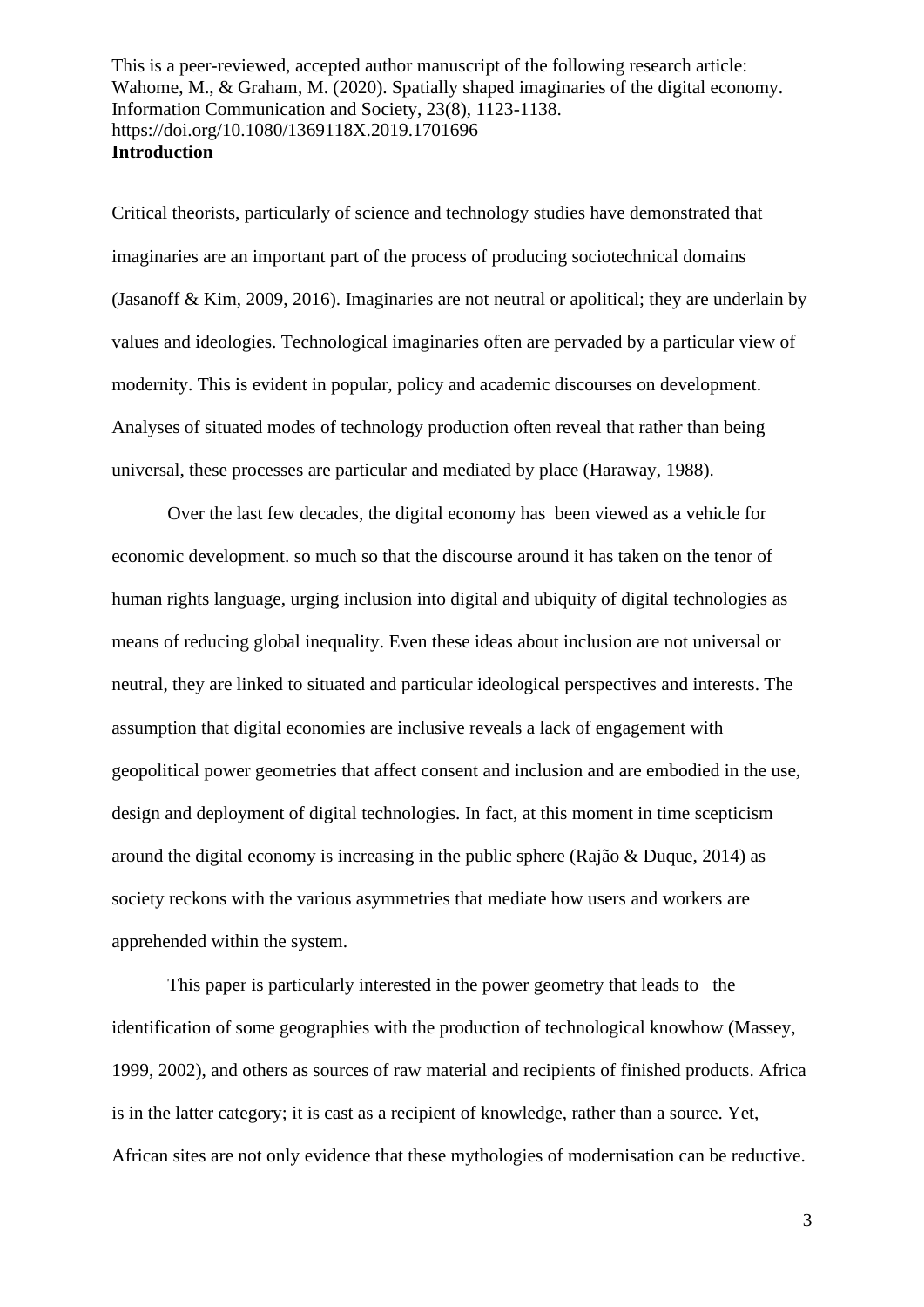. Adoptions and production of digital technology reveal that heterogeneity, and hybridity abound, which rouses critique about linear, deterministic narratives about technology and society (Mavhunga, 2017; Odumosu, 2009). In company with other studies and critical reflections on digital imaginaries and their role in planning and future making, we analyse the providence of the digital production and entrepreneurship imaginary and its effects at African sites. In particular how the reification of a particular mode of digital entrepreneurship is illustrative of power geometry and how power affects the adoption of particular digital entrepreneurship practices.

Evidence that power geometry is entwined with the mythos of digital technology is the way that the design and development of commercial digital technologies is strongly associated with the Silicon Valley experience (Saxenian, 1996; Steiber & Alänge, 2016; Suchman, 2011; Suchman & Bishop, 2000). We illustrate how the globalised practices, language and organisational forms of digital entrepreneurship are expected to mirror the practices of Silicon Valley actors. We implicate the social scientific research and discourse that has digested the Silicon Valley experience into decontextualised business management and technology commercialisation theories and practices that are universally touted, taught and applied (Ngoasong, 2018; Welter, 2011). The digital knowledge economy imaginary, in particular, is one of the products of this discourse (de Ferranti, Perry, Lederman, & Maloney, 2002; Obamba, 2012). The digital economy is seen as a potent means for achieving economic development. and as a vehicle for producing and disseminating locally apt and socially beneficial, digital technologies (Kaplinsky & Keynes, 2011; Rajão & Duque, 2014).

This global vision for reducing global inequalities using market mechanisms and including more actors into the knowledge economy often emerges from a broader neoliberal, modernising project that envisions the growth of cosmopolitan places around the world. Places that will approach each other in terms of modes of existence and other proximities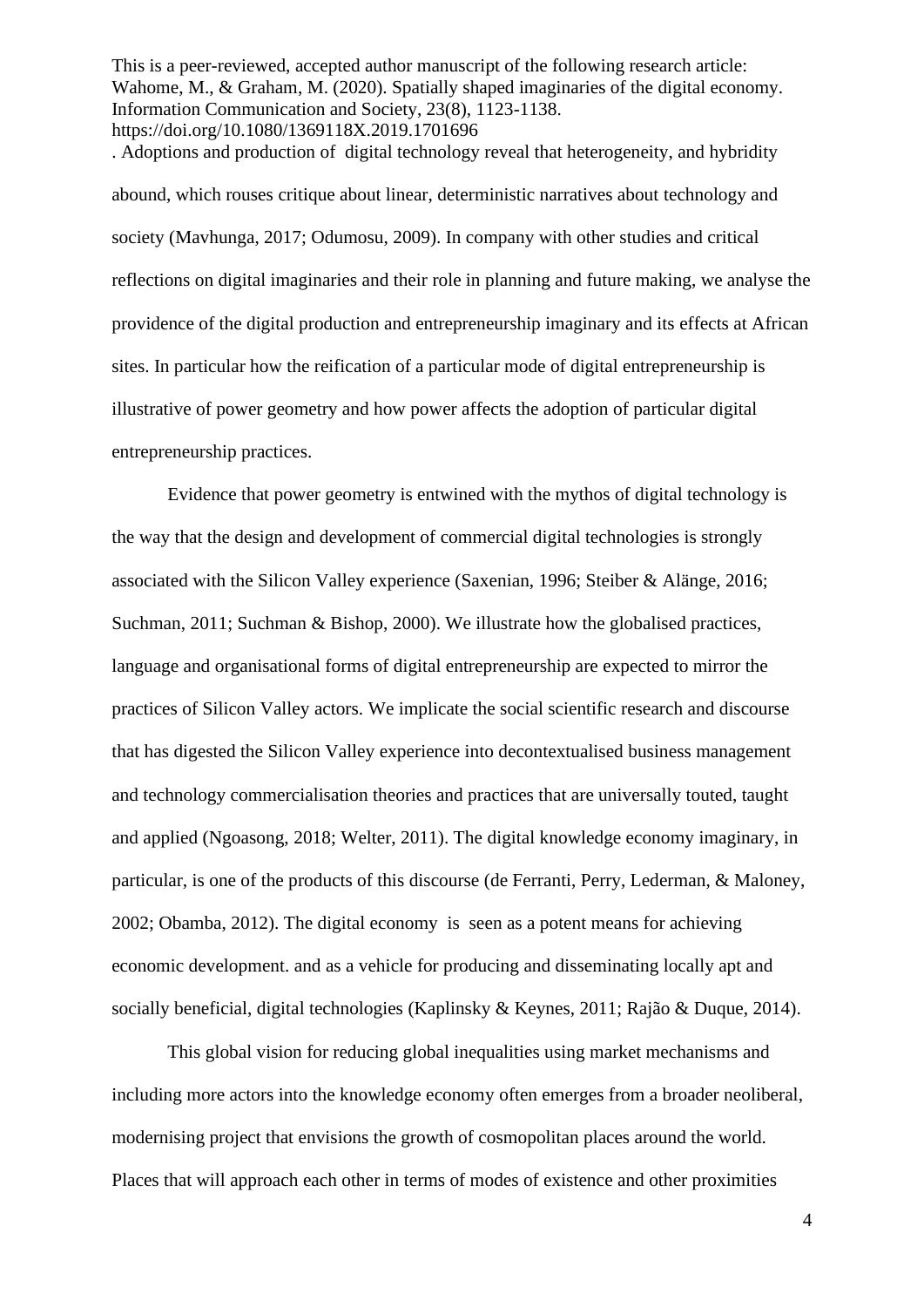This is a peer-reviewed, accepted author manuscript of the following research article: Wahome, M., & Graham, M. (2020). Spatially shaped imaginaries of the digital economy. Information Communication and Society, 23(8), 1123-1138. https://doi.org/10.1080/1369118X.2019.1701696 (Harvey, 1989) and lead to the establishment of transnational elites (Mbembe, 2016b). The thinking is that this globalisation will reduce global inequalities. Recent research illustrates that digital technologies and economies can amplify the problems associated with the globalisation of finance capitalism (Storm, 2018).

Increased financialisation exposes populations to exploitation and predatory inclusion (Storm, 2018) and an increased imbrication of governance and capital. Precarity of labour is another effect of the digital economy (Graham, Hjorth, & Lehdonvirta, 2017). In these ways and others<sup>1</sup>, digital society can be an environment that reduces, rather than increases, agency. Yet, the imaginaries and discourses that are used to mobilise digital entrepreneurship as a social imperative, particularly in low income contexts often fails to capture this growing awareness of downsides, variable effects and potential risks. This is problematic because lowincome contexts are (even more) vulnerable due to the power asymmetry that is inherent in that status. In addition, it is vulnerable actors who are often left out of the decision-making about, planning for, as well as the imagining of the future. Thus, the imaginaries and metaphors that serve to propose a particular kind of digital entrepreneurship as a solution to social problems often fail to capture their perspectives. In this paper, we discuss the global power differentials that determine whose visions have power and how digital imaginaries interact with Africa's own visions and aspirations.

#### *Comparing Universal Discourse to Situated Practice*

Jasanoff and Kim (2009) who developed the concept of social technical imaginaries determine that they "reside in the reservoir of norms and discourses" (Jasanoff & Kim, 2009). Thus, our methodology was informed by the rationales and methods of critical discourse

<sup>&</sup>lt;sup>1</sup> On the socio-political front, digital technologies expose groups to propaganda, radicalisation and political manipulation (Sparkes-Vian, 2019; Woolley & Howard, 2018)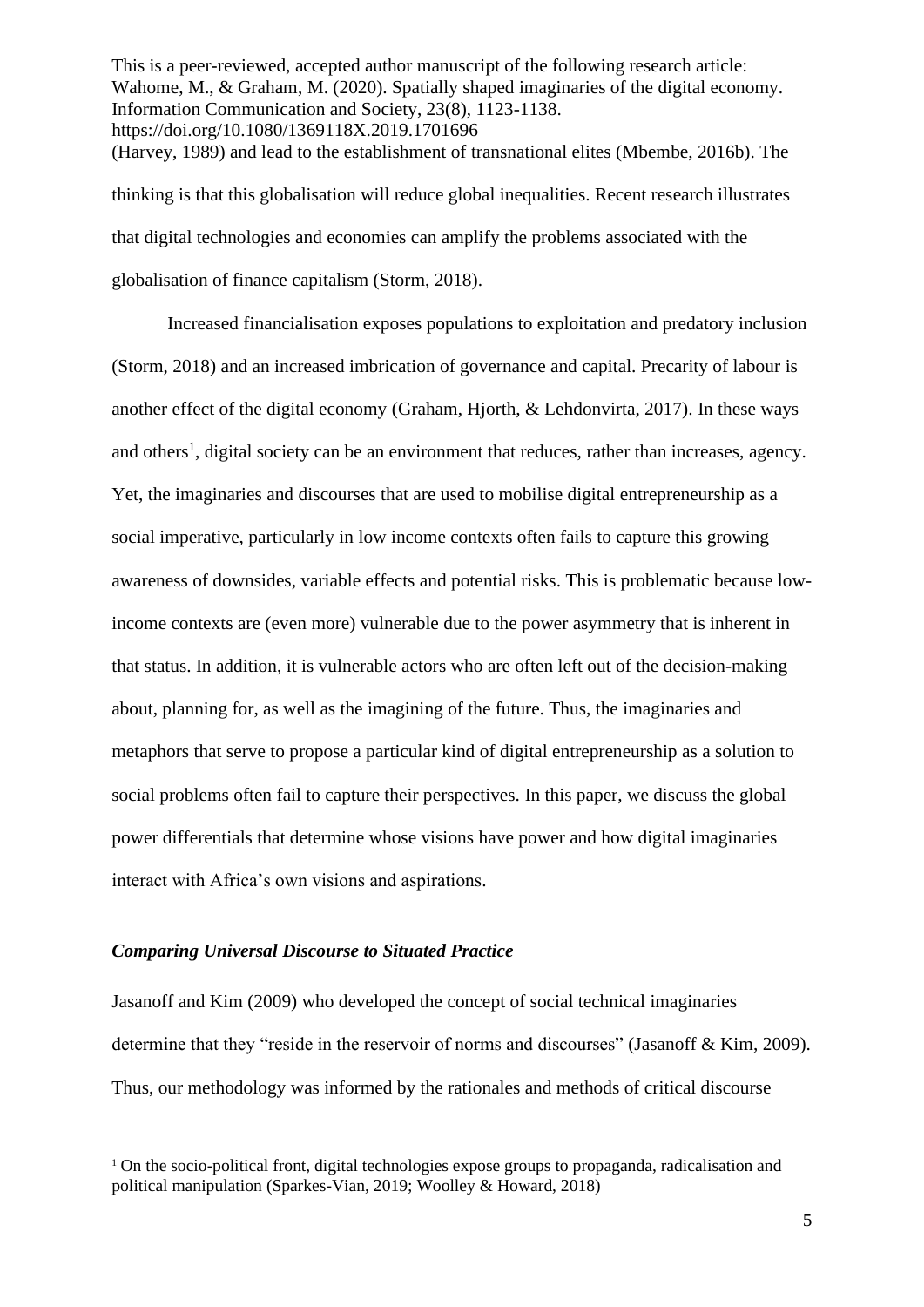This is a peer-reviewed, accepted author manuscript of the following research article: Wahome, M., & Graham, M. (2020). Spatially shaped imaginaries of the digital economy. Information Communication and Society, 23(8), 1123-1138. https://doi.org/10.1080/1369118X.2019.1701696 analysis. We analysed and developed an understanding of the relevant digital

entrepreneurship academic and policy discourse and how it connected to specific discourses on digital entrepreneurship in Africa. Like others who have conducted studies of sociotechnical imaginaries (Hsu, 2018; Sadowski & Bendor, 2019) this consisted of a perusal of documents, including white papers, academic literature, media reports, and websites that convey imaginaries associated with the digital economy. For instance, Sadowski and Bendor who have stated that "documents are the medium most often used to construct and transmit sociotechnical imaginaries" (2019, p.547) similarly conducted an analysis of documents produced by IBM and Cisco in order to characterise the vision that was being developed around smart cities.

Africa's development trajectory is heavily influenced by international development institutions. Thus, we read documents produced by institutions like the World Bank, influential academic discourses on ICT4D. We also includedpopular and news media in order to develop a picture of how society saw the digital economy. As discussed in the introduction, this exercise revealed the dominance of a singular perspective on progress, economic development and the future. The interviews we conducted aimed to understand the applicability of these rationales and expectations in the contexts that African entrepreneurs find themselves in. Often studies dwell on the difficulties of digital entrepreneurship without considering whether participation is feasible or under what conditions it can and should occur.

Analysing this material produced thematic areas. These were: a thematic area concerned with entrepreneurial mindsets and motivations and clashes with their experience, asecond on freelancers as entrepreneurs, a third on digital markets and, a fourth on entrepreneurial ecosystems. The authors of this paper are members of a larger project team that travelled to field sites in East, South, Central and West Africa and conducted interviews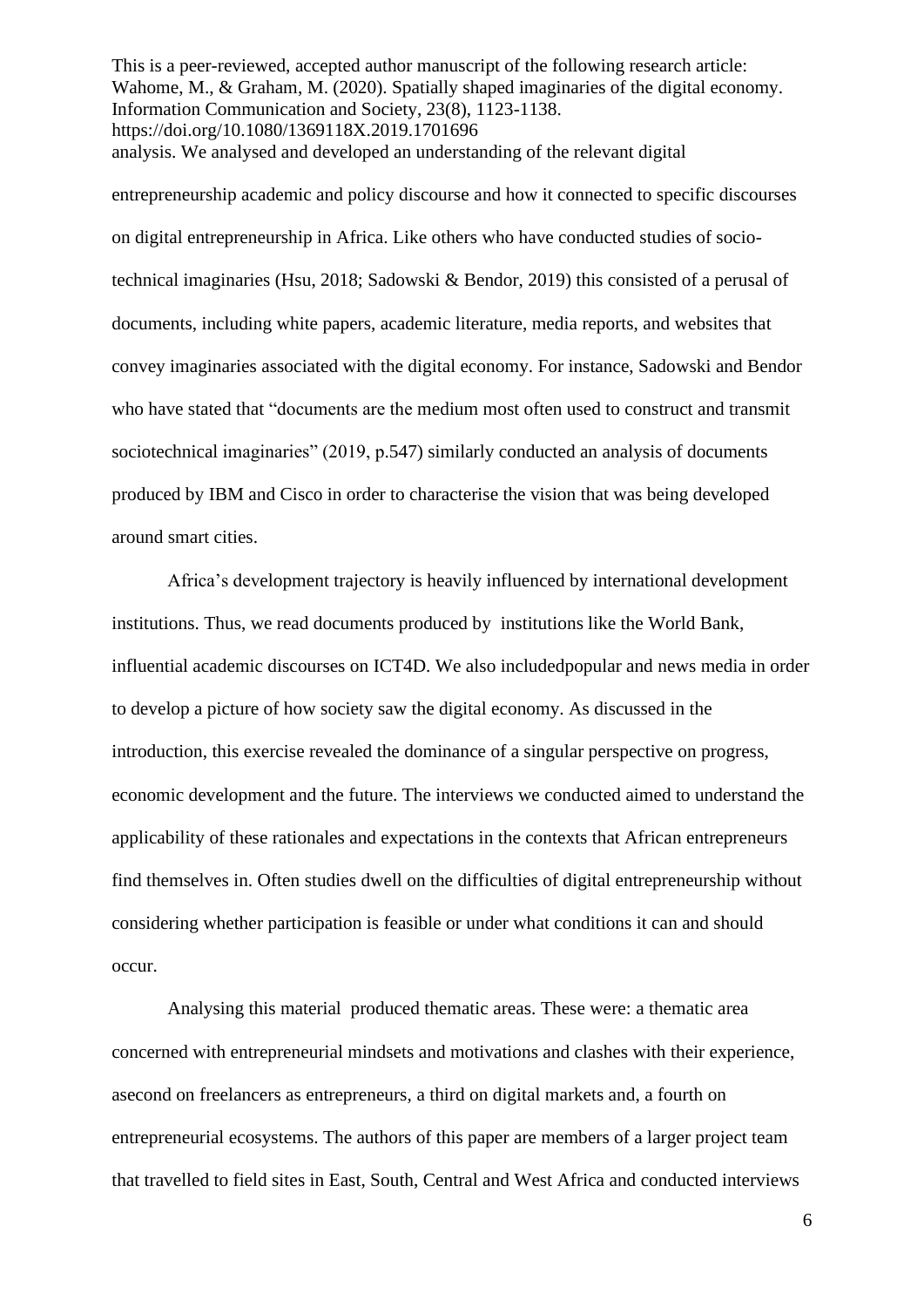This is a peer-reviewed, accepted author manuscript of the following research article: Wahome, M., & Graham, M. (2020). Spatially shaped imaginaries of the digital economy. Information Communication and Society, 23(8), 1123-1138. https://doi.org/10.1080/1369118X.2019.1701696 with 186 African entrepreneurs. We identified potential, first-round interview candidates

through desk-based research and then used snowball sampling to connect with other entrepreneurs in their networks. For this reason, we were pre-disposed towards interviewing entrepreneurs who had met with some measure of visibility as a factor of their internet present or the fact that they were identified by others in their networks. Each interview was recorded and transcribed and field notes captured other observations and contextualising information. After transcription, each interview was uploaded to NViVo and coded according to the themes, concepts, and categories unearthed by the critical discourse analysis.

In this paper, we seek to examine whether entrepreneurs' individual visions resemble the overarching imaginaries described in the documents, whether their practices match these imaginaries and which backgrounds are best suited to enacting the personas associated with the imaginaries. Individual aspirations are informed by imaginaries. Reflecting on commonalities between aspirations reported to us in interviews allows us to develop an idea of imaginaries that are specific to locales. It is to be expected that because of Africa's status, these imaginaries would be hybrids of expectations created elsewhere and local experiences and values.

## **The Knowledge Economy Discourse**

Our discourse analysis is interested in the origin of policy thinking around innovation and digital entrepreneurship, and much of it is embedded within a wider knowledge economy framework. We determined the influence of particular academic discourses through our own familiarity with the discourse, which is supported by citation records. For instance, Annalee Saxenian's work is cited over 28,225 times. Henry Etzkowitz who has written about university—industry linkages has been cited 41,552 times. Most studies of innovation systems, at both the national and regional levels have concentrated on Euro-American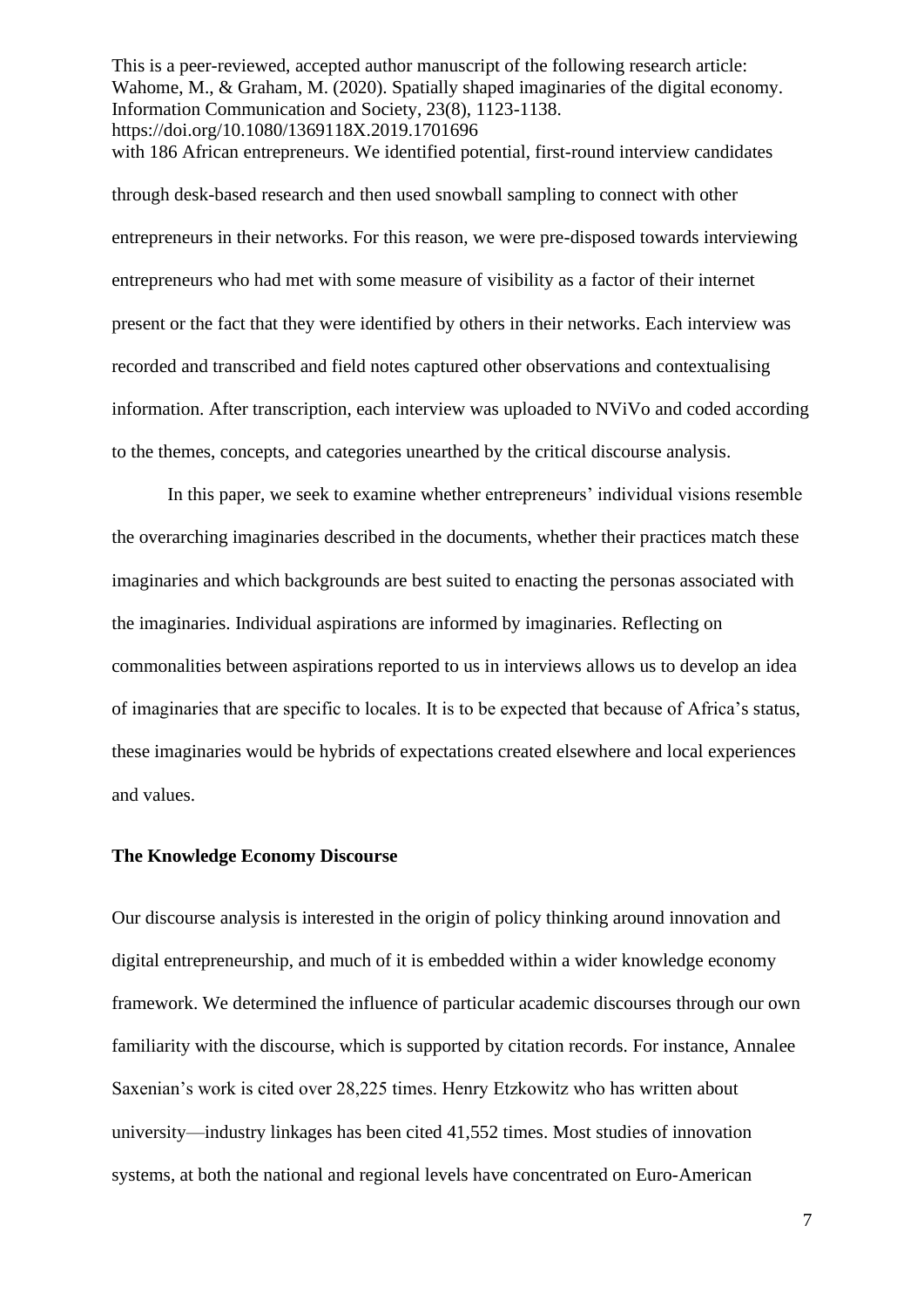This is a peer-reviewed, accepted author manuscript of the following research article: Wahome, M., & Graham, M. (2020). Spatially shaped imaginaries of the digital economy. Information Communication and Society, 23(8), 1123-1138. https://doi.org/10.1080/1369118X.2019.1701696 settings (Fagerberg, Lundvall, & Srholec, 2018; Lundvall, 2010). Thus, the wider discursive

context of this study is a social scientific and policy discourse with a linear telos of progress that links development to a neoliberal, industry-led perspective on technology production and social advancement. Although these researches have emerged from different disciplinary domains, they developed into a seemingly coherent framework of the knowledge economy imaginary. For instance, Freeman's research into the research and development (R&D) infrastructures of the U.S. and Japan has been codified in the documents of powerful, developmen organisations like the World Bank, the OECD and others as best practices for establishing similar success in other locales (e.g. OECD's Frascati and Oslo Manuals, 2018). Lundvall has built on Freeman's work to develop National Innovation Systems (NIS) framework, which resonates with Porter's work on national competitive advantage. At the regional scale, Michael Porter's research on clusters and competitive advantage, alongside Annalee Saxenian's research on the technological and economic success of Silicon Valley have been understood as blueprints for how to stimulate regional economic development using digital entrepreneurship. Etzkovitz and Leydesdorff's triple helix framework which seeks to unite university research, industry interest and government policy is based on the experience of Stanford and Silicon Valley and Boston's Route 128 corridor (Etzkowitz &Leydesdorff, 1995). Tech parks and university technology transfer offices around the world are linked this scholarship. Incubators and co-working spaces in global cities aim to facilitate the clustering that Porter and Saxenian have identified as important for the success of innovation ecosystems. Clayton Christensen, is responsible for bringing Schumpeter's ideas about creative destruction into the popular imaginary through the term disruption with his book *The Innovators Dilemma*. In fact, many of the ideas generated by these scholars have become mainstreamed into the popular, modernist imaginary.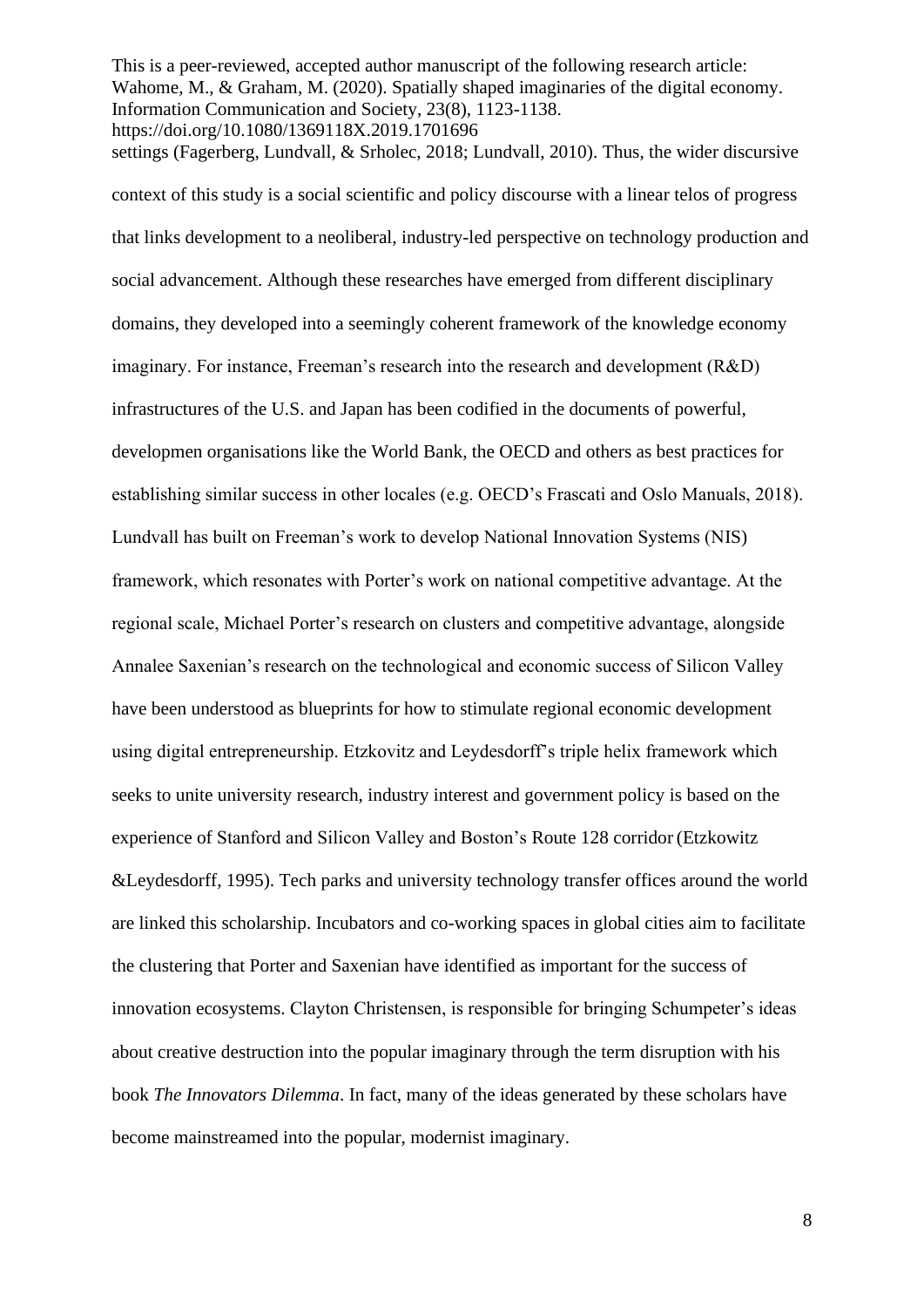Under the current discursive regime, the knowledge economy is considered the ideal imaginary and economic framework for contemporary society (de Ferranti et al., 2002). The knowledge economy imaginary specifies the kind of knowledge and talent accumulation that is valued: science, technology, engineering, and mathematics (STEM) and social sciences that have been recruited in service of these disciplines are idealised as most desirable. Institutions of higher learning (IHLs), public and private sector institutes and think tanks are considered the key and authoritative sites of technoscientific knowledge production (Etzkowitz & Leydesdorff, 1995; Freeman, 1995, 2003; Lundvall, 2010). In this imaginary, they are also the producers of the requisite human capital for a functioning knowledge economy. The role of entrepreneurs and firms in the production of commercial technologies has also come to receive increasing attention. This in part is as a result of the success of Silicon Valley startups and their founders who are seen as evidence of the benefits of the knowledge economy (Christensen, 2013; Saxenian, 1996, 2006). As a product of STEM related fields, digital technologies have prominence within the framework of the knowledge economy. Christensen's and Saxenian's research points to firms and the entrepreneurs within them as fundamental units within this knowledge economy framework. Their experiences, activities and impact have been a proof-of-concept for the digital knowledge economy imaginary.

These economies are preceded by capital, infrastructure, and talent accumulations and investments (Porter, 1990; Sala-i-Martin, Bilbao-Osorio, Blanke, Hanouz, & Geiger, 2011). Srinivas and Sutz (2008) warn that viewing development as "a long, linear march…distracts us from how innovation actually emerges in practice" (p 130). The research on developing country innovation has tended to focus on poverty alleviation and access to technology rather than studies on situated modes of entrepreneurship. Technology systems in developing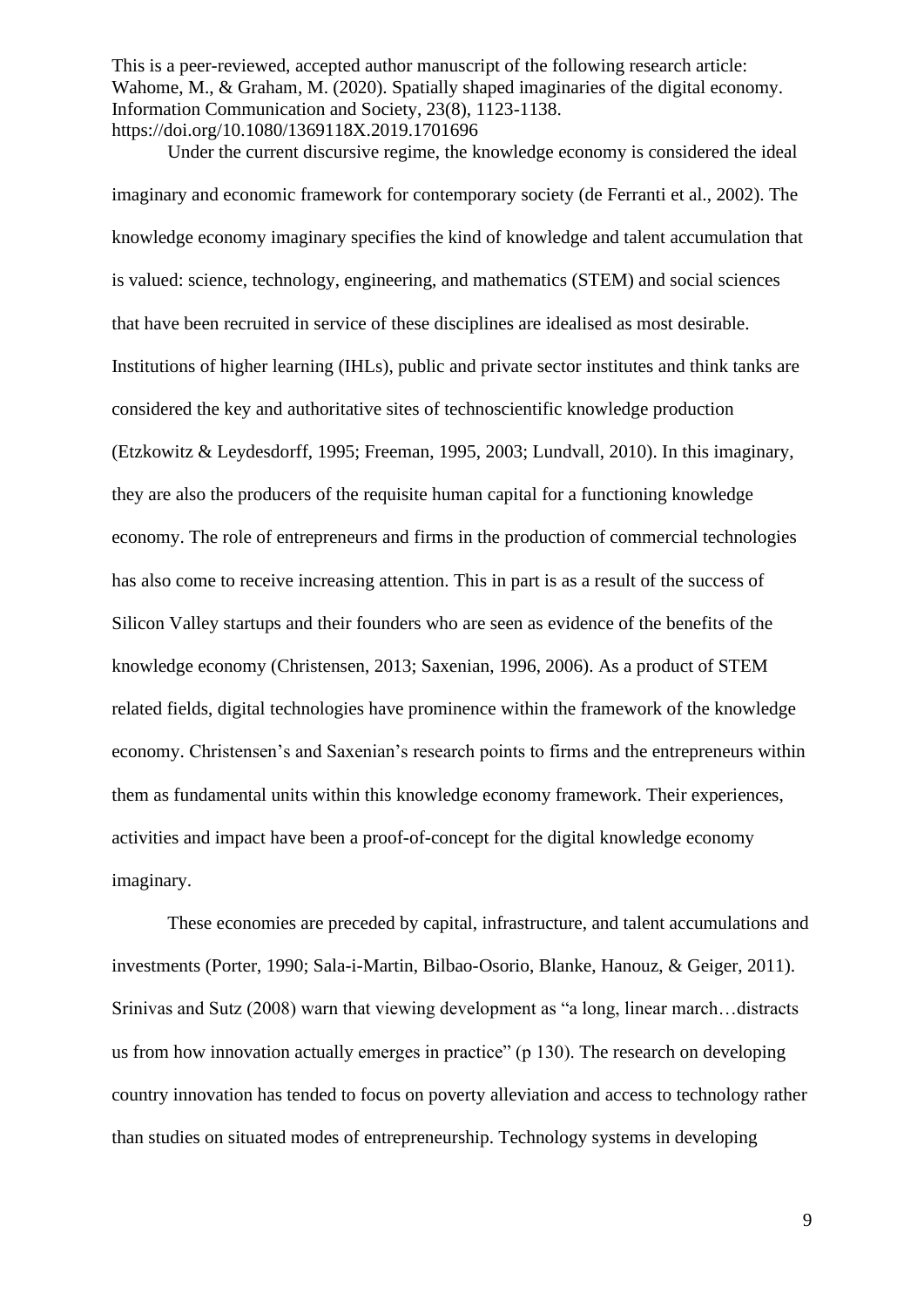This is a peer-reviewed, accepted author manuscript of the following research article: Wahome, M., & Graham, M. (2020). Spatially shaped imaginaries of the digital economy. Information Communication and Society, 23(8), 1123-1138. https://doi.org/10.1080/1369118X.2019.1701696 countries are still viewed as idiosyncratic which is reflected in the literature where situated

innovation is described using prefixes like 'below-the-radar' or 'jugaad'.

It is taken for granted in development discourse that inclusion into the knowledge economy and enactments of a particular kind of digital entrepreneurship is the ideal approach for advancing societies and reducing poverty and dependency. The institutions with the authority to advance this vision have done so. Indeed, despite the apparent success of the academic critique of modernization theory, technological solutionism and the failure of modernising imperatives in development practice (Hsu, 2018; Mosse, 2005; Suchman, 2011), the rationales that govern a top-down approach towards development is one that seeks to reproduce Euro-American development processes in so-called under-developed contexts. This translates into an emphasis on the reification of process, with an expectation that this will lead to similar outcomes in new locales. The excerpt below summarises the World Bank's perspective.

Technology-driven changes are radically transforming the world and enabling developing countries to leapfrog decades of "traditional" industrial development. But disruptive technology also increases the stakes for countries, which cannot afford to be left behind (Pazarbasioglu, 2018).

The excerpt echoes many of the scholarly ideas around competitive advantage, modernisation and development that underpin much of the thought around the role of innovation in reducing underdevelopment and global inequalities. Silicon Valley is a highly-researched exemplar of the digital knowledge economy and thus its representative imaginary (Carver, 2010; Suchman, 2011).

## **Appropriating the Silicon Valley Imaginary**

Scholarship on imaginaries indicates that imaginaries derive their legitimacy from the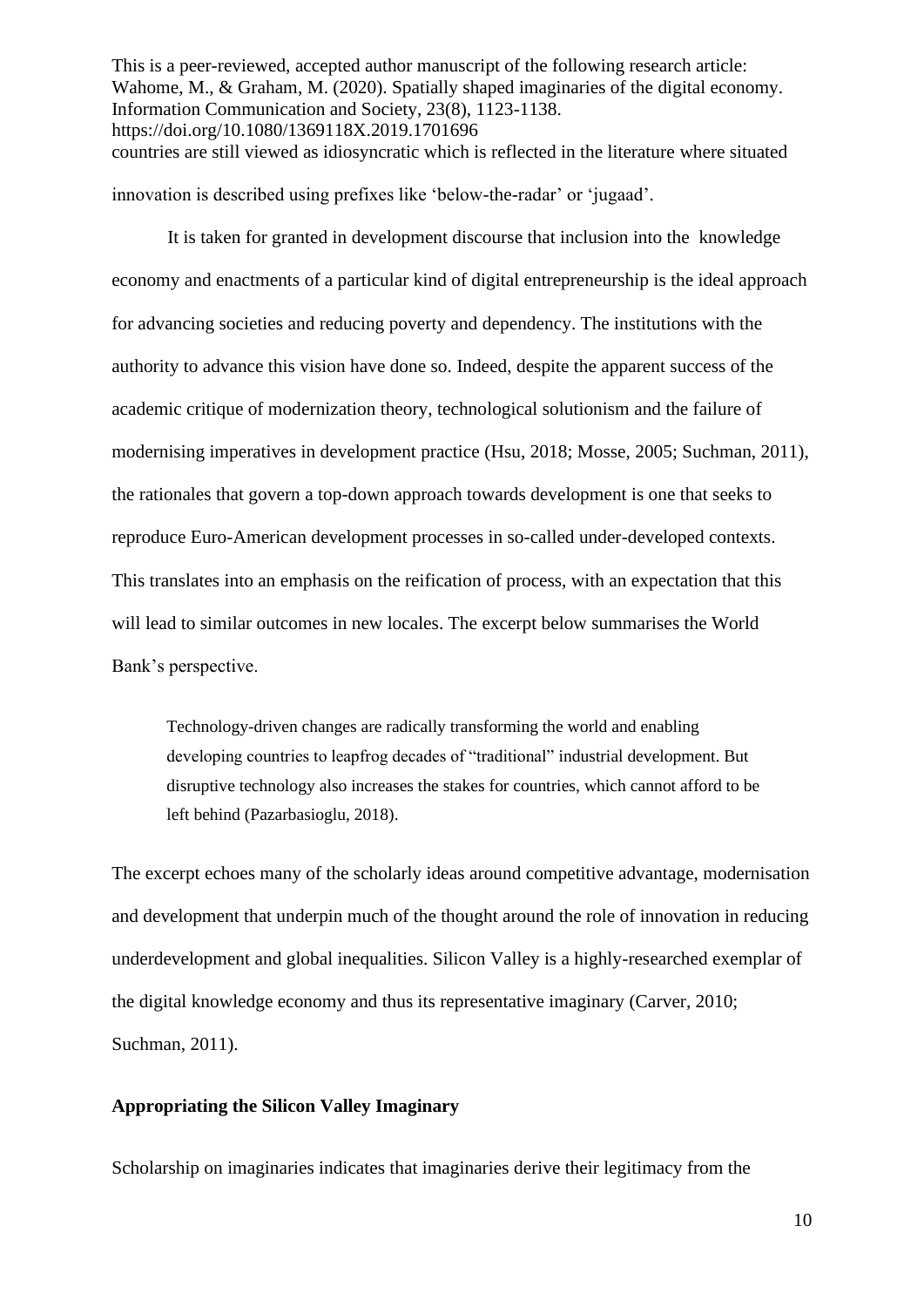This is a peer-reviewed, accepted author manuscript of the following research article: Wahome, M., & Graham, M. (2020). Spatially shaped imaginaries of the digital economy. Information Communication and Society, 23(8), 1123-1138. https://doi.org/10.1080/1369118X.2019.1701696 authority of those to whom the vision belongs (Jasanoff & Kim, 2009; Sadowski & Bendor,

2019). This factor can overshadow criteria such as relevance, ingenuity, importance or usefulness (Selin, 2008). This paper demonstrates that powerful imaginaries can generate an impetus for their adoption even when they are situationally inappropriate and this can generate perverse, unintended consequences (Graham, 2015). For instance, in the interest of acquiring the legitimacy bestowed by an imaginary, actors can be incentivised to fabricate promises and compliance with expectations (Pollock & Williams, 2016).

Since the social scientific, policy and business discourse of recent years has made Silicon Valley emblematic of modernisation, technofuturism and business success, those with the authority to do so prescribe its practices and perspectives (often uncritically) as a means for stimulating a digital, knowledge economy (Suchman, 2011). Aside from this element of prescription by policy institutions, the Silicon Valley imaginary is powerful because of the popular mythology that has developed around it. Anyone exposed to it is encouraged to view the Silicon Valley experience as the apogee of technology production and commercialisation. This is to be expected given the ability of Silicon Valley entrepreneurs to produce globally utilised technologies, some of which have become the primary means of transmitting information worldwide, and are themselves a means through which the mythology is spread.

The materialities and enactments differ slightly from place to place to reflect the contexts in which they are embedded but the underlying imaginary is the same. Africa's digital entrepreneurs are inspired by Silicon Valley and seek to emulate it. This is signalled by the monikers developed for local ecosystems, for example Silicon Savannah in Nairobi, Kenya and Silicon Mountain in Buea, Cameroon. When asked to account for this, entrepreneurs indicate that they have no other points of reference.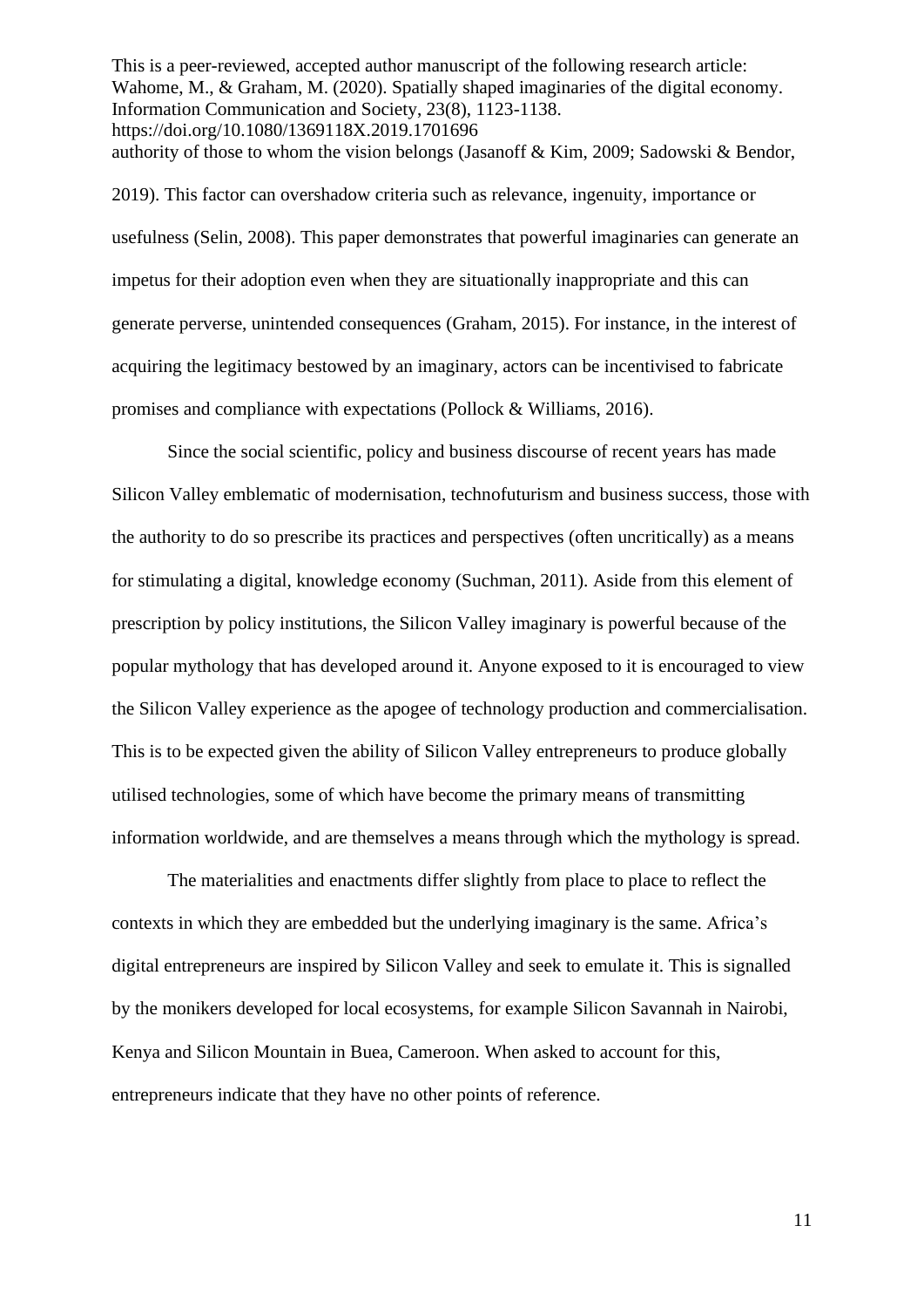It's the only example we have. It's the only clear example we have, so I've become less of a critic when Africans, especially African start-ups follow the Silicon Valley model because it's the only example we have (Technologist in Maputo).

The fact that they rely upon this imaginary to navigate their understanding of digital entrepreneurship means that they often base their expectations of success on Silicon Valley milestones. Entrepreneurs thus seek to acquire mindsets and attributes that they associate with the imaginary.

All of this is dependent on faith in the universality of inclusivity. One of the key narratives around digitisation is that it creates even playing fields with respect to access to information and markets; that digital entrepreneurs and their customers inhabit a borderless, no-man's land in cyberspace where they can freely engage in commerce. This imaginary belies the fact that participation requires actors from around the world to assimilate into and be educated into a particular worldview (Obamba, 2012). Even then, familiarity with this ecology of knowledge does not necessarily guarantee access and success. This is often determined by social status and networks. Based on the interviews, the idea that digitisation provided access to a global market proved to be durable. Many respondents espoused a belief that they could gain access to a broader 'global' arena if their ideas were good enough, products robust and that they had the requisite entrepreneurial skills and knowledge. They often explained failure in terms of shortcomings of their environment, rather than the asymmetric modalities of inclusion inherent in the digital economy as a mechanism for globalisation

An entrepreneur that built custom solutions in Nairobi, had absorbed the message that selling custom-software to business clients was not as successful as selling a mass market services.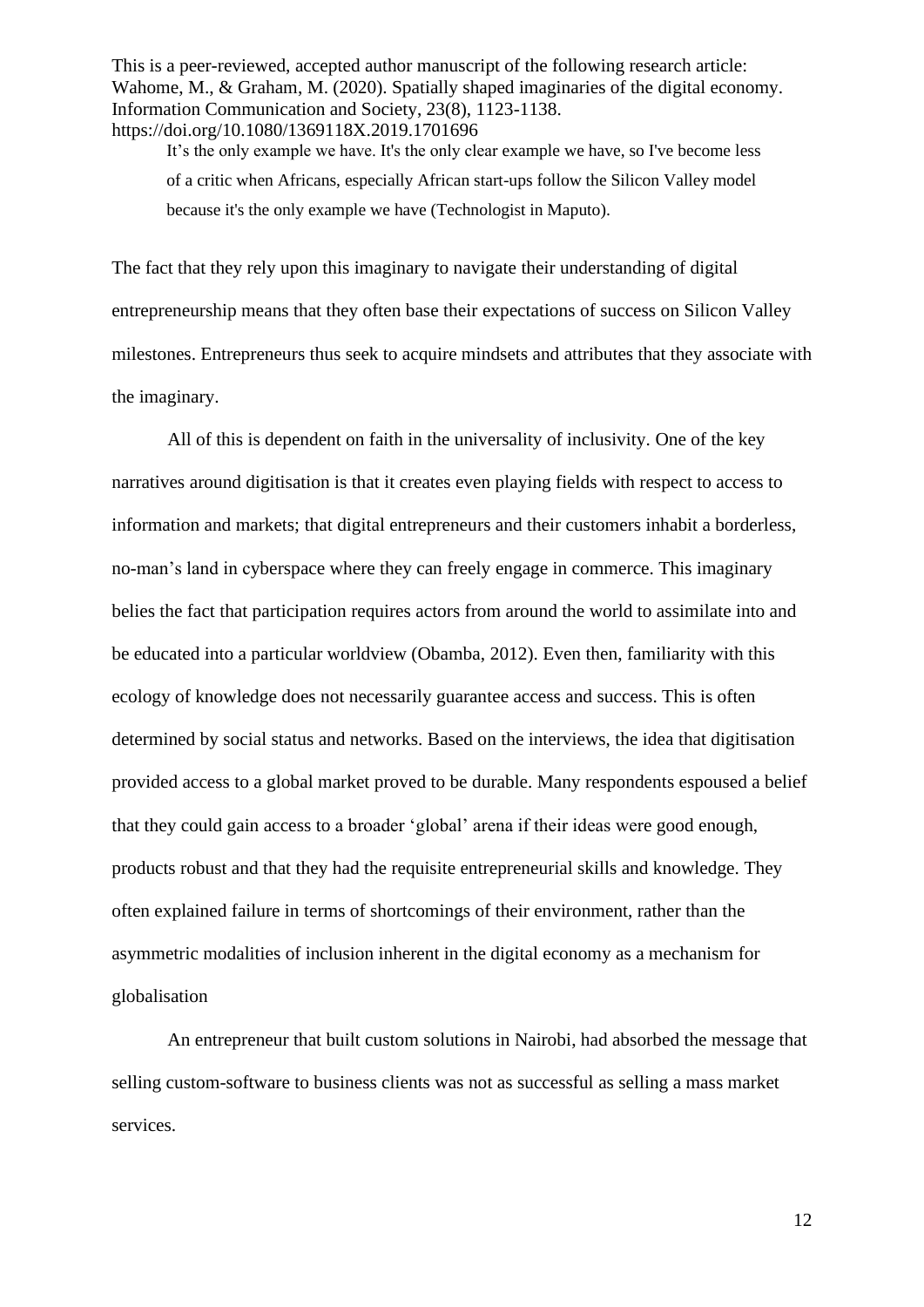So we custom build solutions, which is not very sustainable I must admit. […] We do things across sectors, we work with health, we work in education, we work in agriculture, in government, we do things, we build big projects, small projects and stuff, so we're still trying to figure out where. But the clients, our client base is not mass market, it's not for everyone, the stuff we build, so for that reason it becomes a bit tough to kind of produce that one thing (Entrepreneur in Nairobi).

The question of business sustainability however is dependent on how much revenue the business generates. The assumption that markets can be breached simply through the introduction of digital technologies and certain entrepreneurial perspectives proved to be naive. After years of experience, some entrepreneurs are able to be reflective about the promises of the imaginary:

The whole buzzword of a new digital economy globally, and the internet, and this whole principle of net neutrality allowing you to have access, the way everyone else will have access…. Fundamentally, that is not the truth in parts of the continent. So, there's already so many dynamics that makes it nearly impossible for you to truly innovate based on these weak fundamentals, and then take on a global competitor. If these basic cost structures don't change it will be really difficult to even scale that early barrier to get a true breakthrough innovation and then there's the [electric] power challenge, obviously, some broader macro issues (Hub manager in Accra).

While entrepreneurs in Silicon Valley might have been able to access the financial backing to overcome localised infrastructural constraints or absorb the costs of doing business internationally, financing is not as readily available for African entrepreneurs. A primary competitive advantage, a la Porter, of Silicon Valley firms is their ability to attract patient capital for rapid international scaling with no expectation of returns for decades. .

Offering an alternative approach to growth, a section of entrepreneurs interpreted scaling as a step-wise expansion. One had to gain a local foothold before they grew out with their domain. Some entrepreneurs with this view were uncritical of the idea that technologies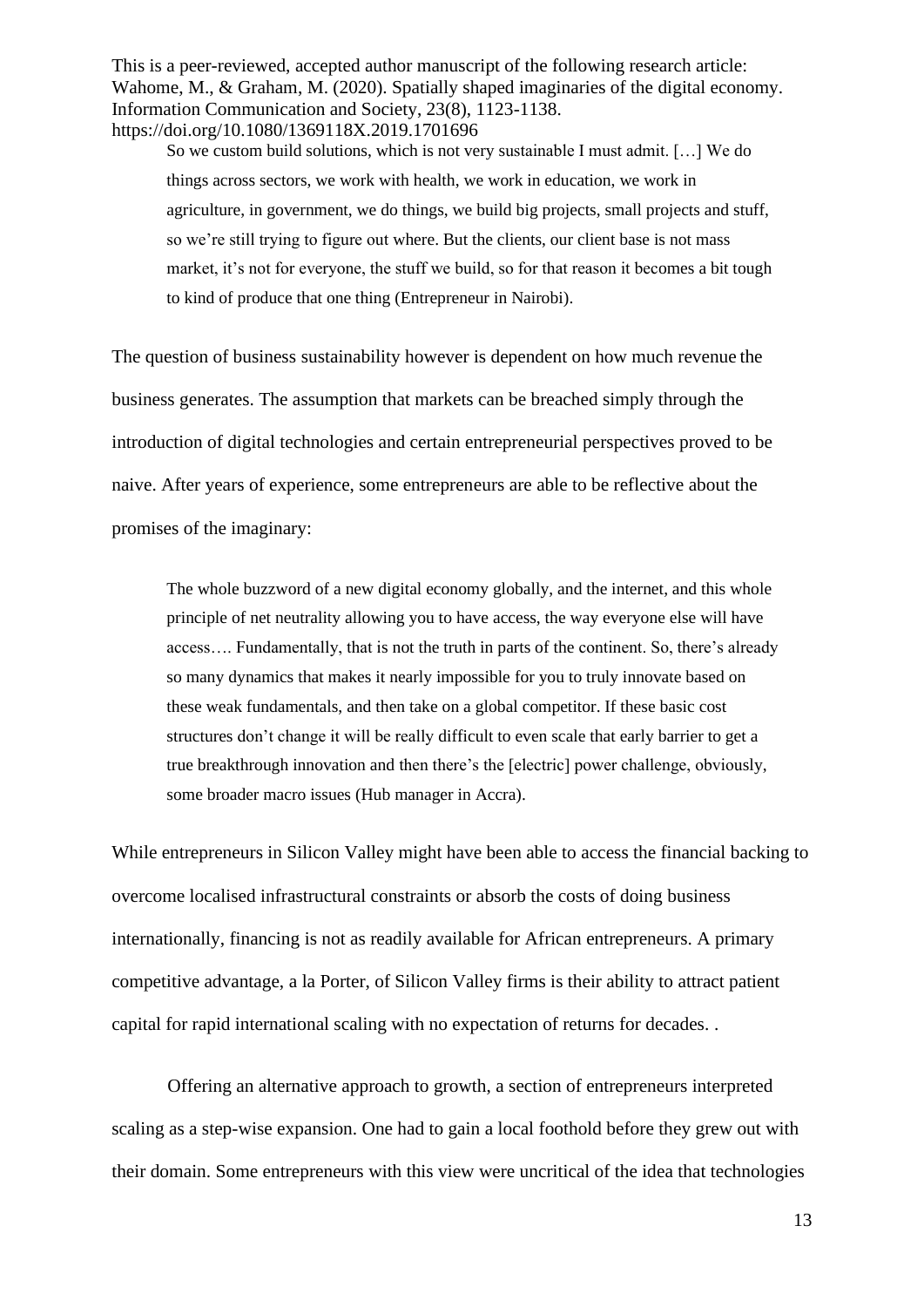This is a peer-reviewed, accepted author manuscript of the following research article: Wahome, M., & Graham, M. (2020). Spatially shaped imaginaries of the digital economy. Information Communication and Society, 23(8), 1123-1138. https://doi.org/10.1080/1369118X.2019.1701696 could be universally appropriate, rather they saw their products as particularly suited to the African market and had no expectation of 'going global'. They often characterised Africa in simplified ways that reflected a sublimation of the discourse around the digital economy and its ability to flatten and dismantle barriers to trade. The heterogeneity of the environment and

the differences in markets were glossed over in favour of an imaginary that saw Africa as a monolith, and easy to traverse.

It's always been Africa, so it's mobile, it's borderless, it's always been Africa. When we started off we felt that, when you think about somebody who is living in Kenya and discovered this whole Smart Phone thing, it influenced my vision of the company and I was living in Kenya, I was in Nigeria and I was travelling around across the continent and I knew what the different options were, where and that's really how we approached the opportunity. It's an African opportunity I think (Entrepreneur in Lagos).

Other entrepreneurs reported that regional expansion is particularly difficult; aside from the infrastructural limitations whose importance varies from one context to the next, regulatory and logistical issues were also reflected in cross-border ecommerce. Digitisation did not always ameliorate these conditions. Yet entrepreneurs consistently told us of their plans to set up shop in neighbouring countries.

I see Rwanda more like a giant proof of concept, then when it's time to go out there and I'm like trade with those countries. First of all I have a system, I have staff that understand what we do. So it is about replicating there and then finding our (numbers) and then we can go like-- by the end of 2018, my plan is to actually to start looking at various African capitals (Entrepreneur in Kigali).

This is not to say that there are no digital enterprises in Africa that are successful at regional and global levels. There were many firms, particularly in the B2B (business to business) area that had international customers. These were largely in the minority, as is the case in Silicon Valley. The odds of success are even lower in African settings yet the startup firm and its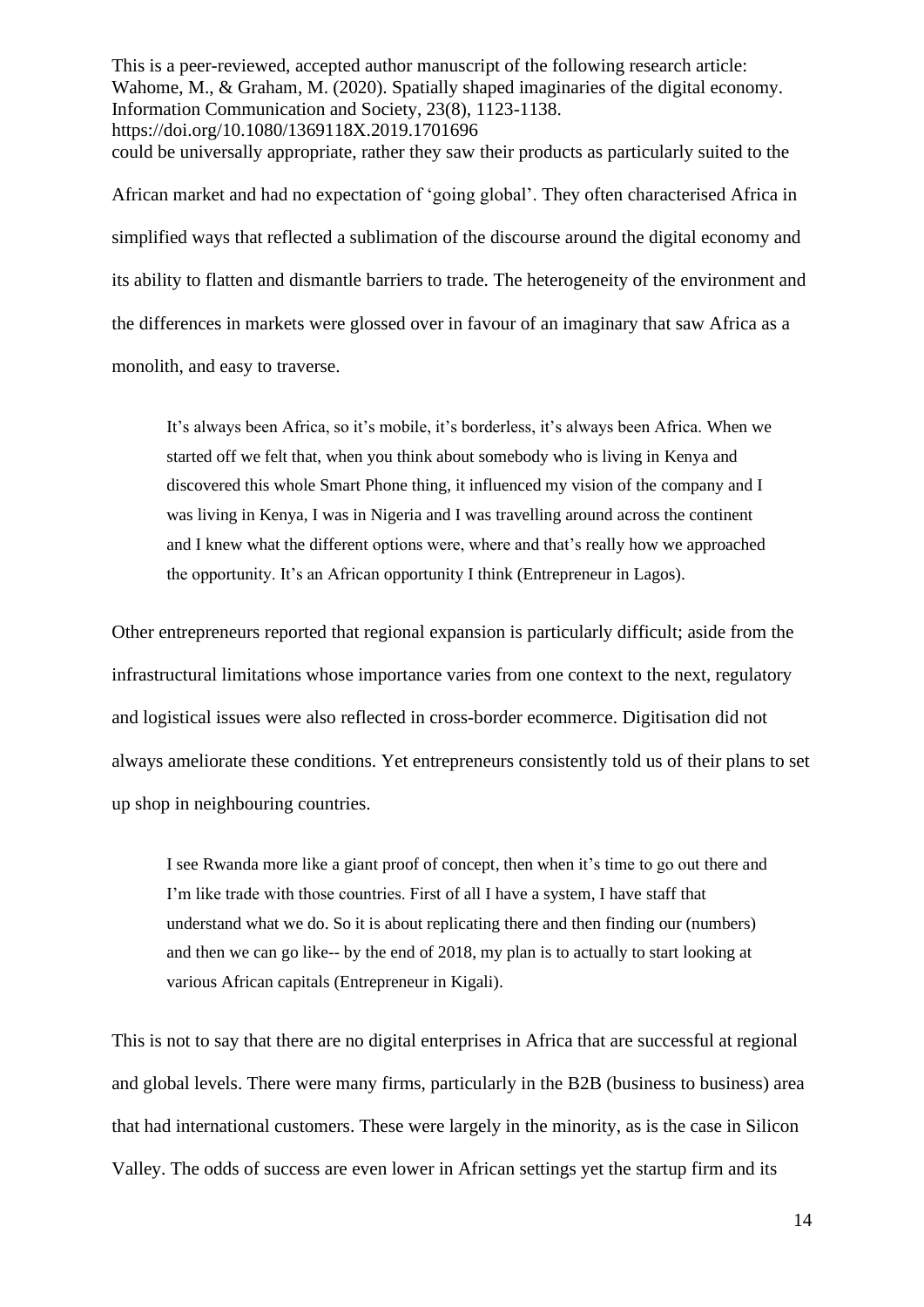This is a peer-reviewed, accepted author manuscript of the following research article: Wahome, M., & Graham, M. (2020). Spatially shaped imaginaries of the digital economy. Information Communication and Society, 23(8), 1123-1138. https://doi.org/10.1080/1369118X.2019.1701696 innovation ecosystem continue to be peddled by policy institutions and governments as a means for local economic development. Contexts have their own internal visions, logics, interests, values and agentive processes. For instance, the fact that Kenya's much touted M-Pesa has not spread much beyond Kenya's border is an indicator of just how localised use cultures can be. Imaginaries, as well as technologies, are universal if actors in a variety of contexts are able to appropriate and make them relevant to their needs (Mbembe, 2016;

Tsing, 2005).

# *Dreamscapes of Modernisation*

Like Silicon Valley, Africa is not just a spatial location—it conjures up particular imagery, discourse and expectations. Scholars of economic development that perpetuate a linear view of societal development often also articulate an underlying view that locates modernity outside of Africa (Balakrishnan, 2016). As a result, Silicon Valley and African imaginaries are opposites. Silicon Valley epitomises capitalist modernity, while Africa is often cast as an observer and recipient, rather than a participant in the history of knowledge production. This modernising perspective mistakenly assumes that contexts are clean slates, without preexisting imaginaries, preferences, and knowledge forms.

Advocacy for local entrepreneurship is often invoked as a more progressive attitude on bringing African society closer to modernity through technological advancement. Africa's entrepreneurs are cast as solving Africa's development problems using market based incentives and imperatives (Kaplinsky & Keynes, 2011). Some entrepreneurs echoed this perspective in the responses about their vision.

I was reading an article, it's called the Pull and Push Strategy. So pretty much the pull strategies is like pretty much what Uber does: provide money, bring [in] your own experts, try to adapt. In cultures where push strategy works, they [users] push you from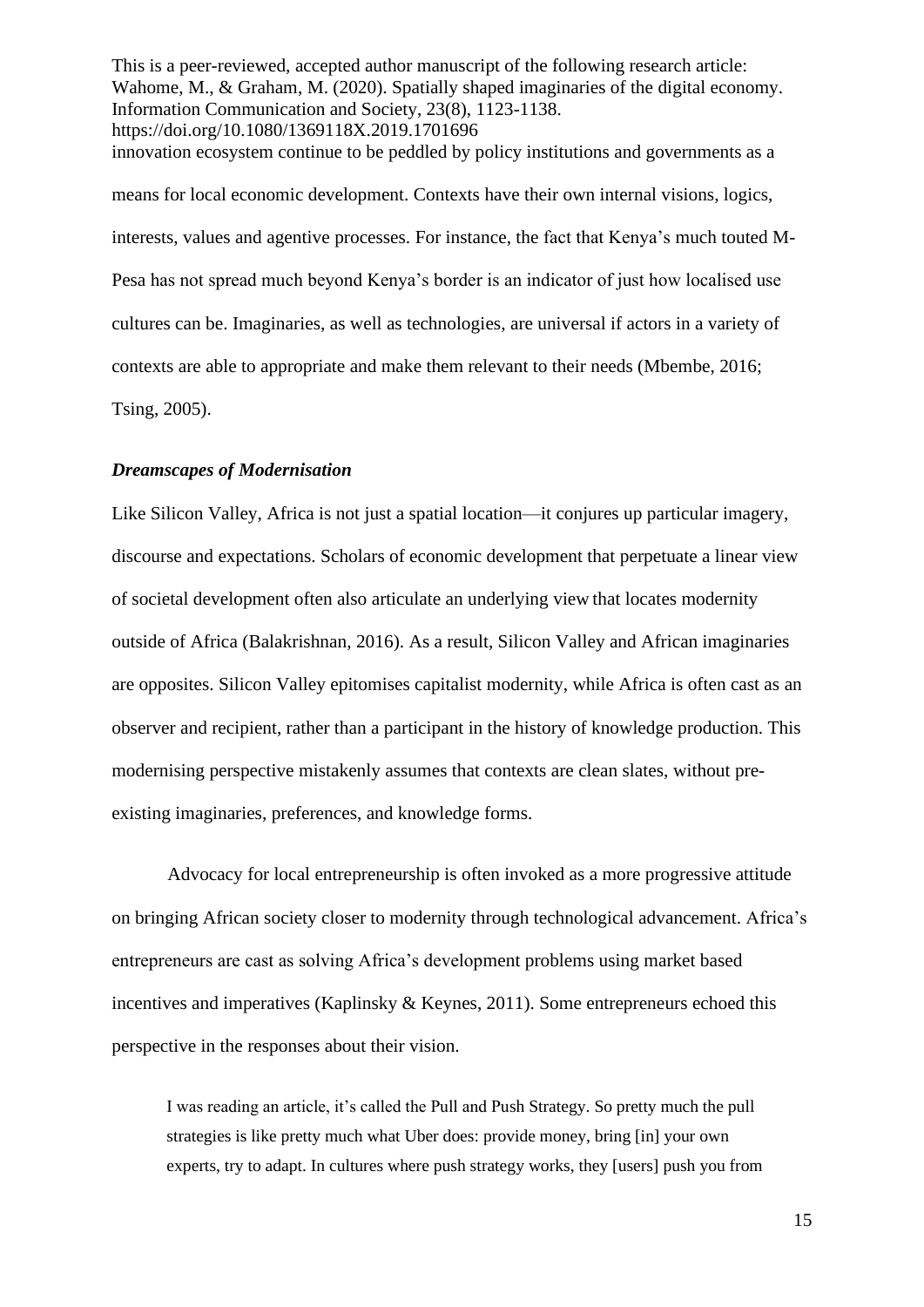the bottom to grow. By doing that, you actually incorporate all the—how can I say it? All the country's real needs in terms of the values. It's more adapted to the market. That's why you have, for example, that Uber has had to change strategy in Kenya where drivers accept cash. They didn't just come and have you have to pay with your credit card (Entrepreneur in Nairobi).

This interview excerpt demonstrates the extent to which the discourse travels, and also how knowledge production is informed by global interaction. The development ecosystem has demonstrated an awareness that top-down development interventions are failing and failing because they do not account for local agency and preferences.

The digital entrepreneurs in Africa that have appropriated the rhetoric of the startup imaginary have to reckon with variations between their experience and expectations.

In the TED Talks event on Vienna, Marcelo Shima. I can share the link with you. And he said something cool that is, in more 20 years Africa will be beating all those countries. We are the country that has more young people. We are the best -- our capability of thinking is increasing every day and we have to find like different solutions for everything. So anyone's explaining, talking about debts all the time. So that's why I say us as Africans that are coming from an emerging market, we have a big advantage, because they already have everything. So they don't have to think how to solve the problems. We have the skills, to like we'll be able to pay the bills tomorrow. So if they took the problems to Africans or emerging markets or India or South America or something like that, I think what would happen will be okay, we'll just have to cry and they will help us and we need those problems. Sometimes I think that's the thing that make us like going on a different pace (Entrepreneur in Maputo).

The rationales of the competitive advantage doctrine are evident in the excerpt above. The excerpt also reveals a line of thinking that was espoused by a number of respondents, that Africa's social problems were actually a form of competitive advantage. For instance, through this lens, Africa's youth unemployment bulge becomes a potential labour force.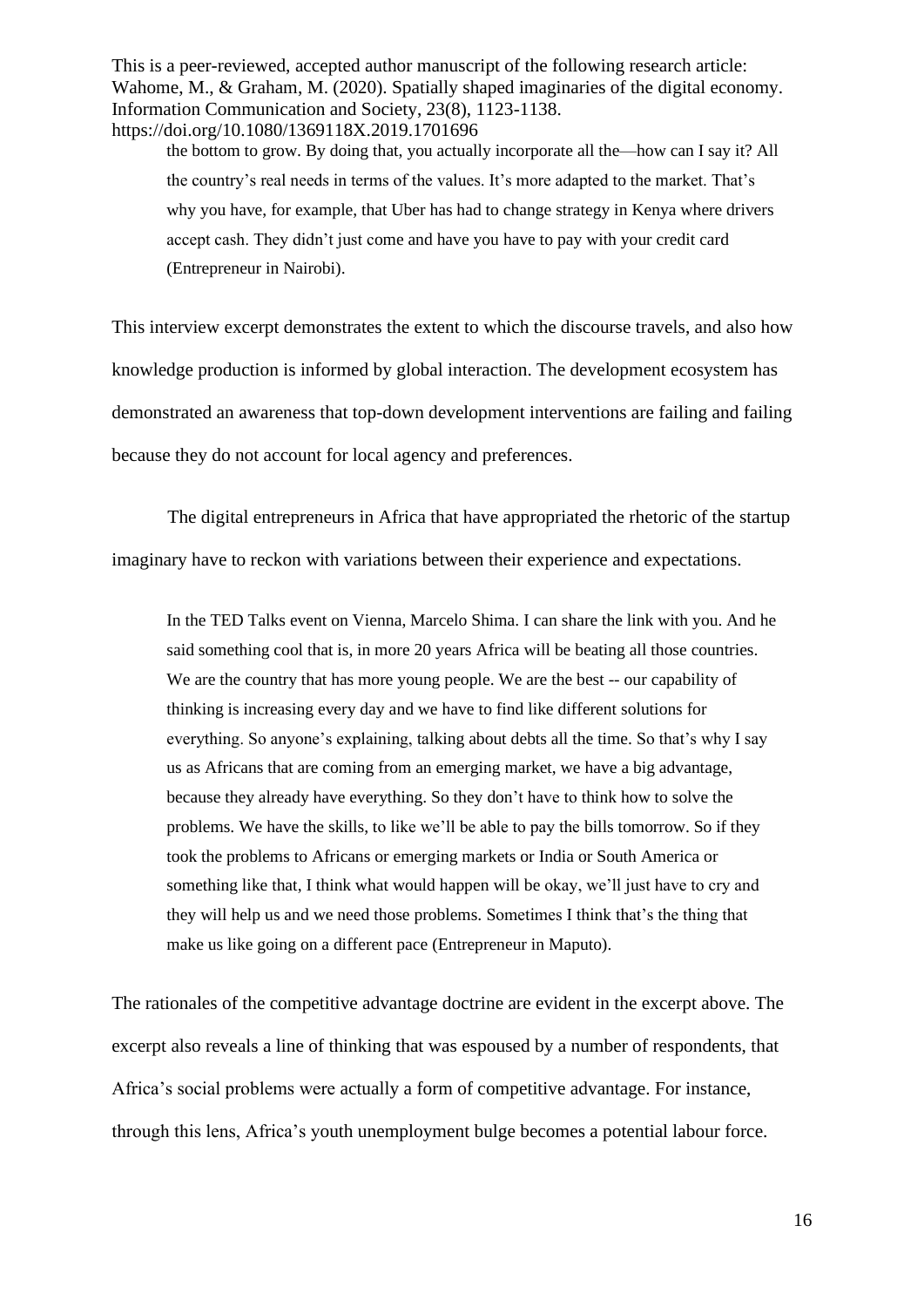This is a peer-reviewed, accepted author manuscript of the following research article: Wahome, M., & Graham, M. (2020). Spatially shaped imaginaries of the digital economy. Information Communication and Society, 23(8), 1123-1138. https://doi.org/10.1080/1369118X.2019.1701696 Some firms generated their entrepreneurial narratives out of this idea that social problems

were entrepreneurial opportunities.

I think a very good example of that is Andela in Nigeria. Andela basically they train coders and place them. They find people who are already coding or people, who have never coded, train them in coding and then outsource them to different companies worldwide. They think it's an issue that other places don't necessarily seem to get it like we have all this manpower in Africa and the tech world is booming. There's not enough people to fill all of those spots at "lower wages." So, I think they found an opportunity and they took it. They didn't try to become another tech start-up and hire people for them. They're training people to hire out which it's a very interesting perspective. (Entrepreneur in Kampala)

These narratives are also evident in policy and academic scholarship which provide an evidentiary basis for this assertion. Some of Africa's entrepreneurs generated an imaginary where Africa's positionalities and problems allowed them to create technologies that are situationally relevant, but globally useful.

But I think an opportunity a lot of Africans are waking up to now is that looking inwards tends to be very advantageous because we seem to solve problems the rest of the world either doesn't have or it's not so big of a nuisance that they cared enough to solve. But then when we solve them, the rest of the world wants to use them. […]a company called Flutterwave which is kind of like the middleman between payment services […] what they are doing right now is becoming the middleman for all of these international companies who try the "African markets" because Africa is not a monolith. They are becoming the middleman between all of these companies who have tried to implement their Silicon Valley model in Africa and failed. So, like they integrate whatever their platforms are into Flutterwave and Flutterwave already has the integration with the local governments. I think that is brilliant. We tried to solve a local problem first and inadvertently, solve problems for the rest of the world. I think a lot more African entrepreneurs and start-ups need to start looking inwards. Yeah, because the potential is huge (Tech person in Maputo).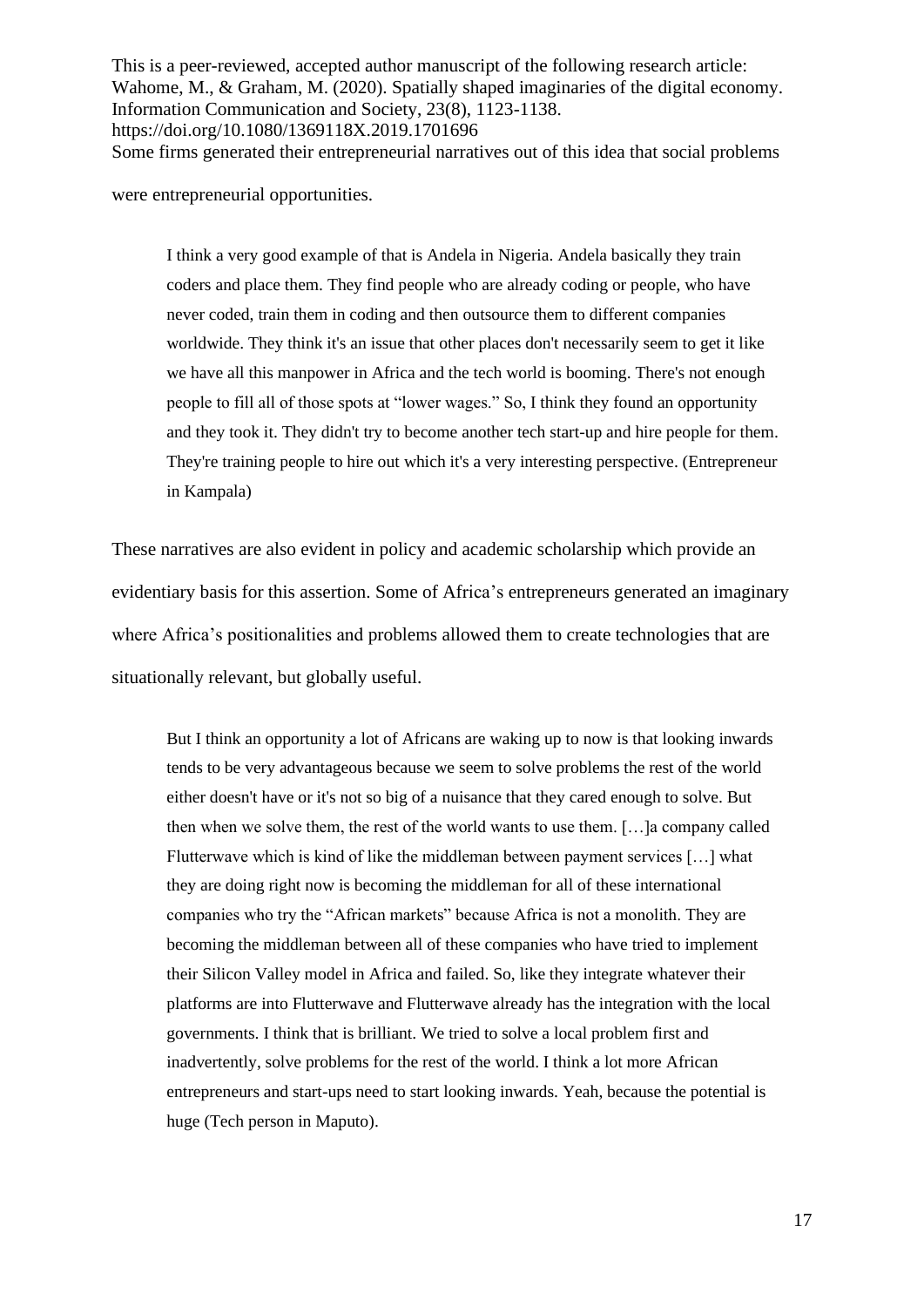Euro-America is often cast as the centre to which other places are gravitating. The excerpt represents a perspective presented by some entrepreneurs that reverses this trajectory but uses similar frameworks of technological determinism and geographical exceptionalism. The vision of a global knowledge economy often considered positive and neutral is in fact linked to the spread of particular ways of looking at the world (Mbembe, 2016). A term like 'global village', which is often used in the context of digital economy seeks to evoke a sense of the inclusion and communality that is possible through digital connectivity. It fails to convey the relational asymmetry and power geometry that is inherent in envisioning how the world should work (Jasanoff & Kim, 2016; Selin, 2008). Digital entrepreneurs who seek to participate in the global startup arena modelled after Silicon Valley are constrained by its imaginary, particularly since there is an assumption that this imaginary can be universalised. This assumption means that alternatives are not investigated or are represented as variations of a stable model.

## **Asymmetry and its Effects on Appropriation of the Model**

The various imperatives and motivations to adopt the digital entrepreneurship imaginary failed to reckon with the fact that some of the differences in entrepreneurs' experiences would be affected by their context. A context that includes the fact of asymmetrical power geometry that stems from their placement in so-called peripheral places.

#### *Distance from Capital*

We have already conveyed that entrepreneurs often cited a lack of ready capital in their ecosystems as their primary challenge. Proximity to capital is a factor of power geometry. Net capital and asset flows have historically flowed from Africa to the West. The persistence of this dynamic is often not referenced in considerations of whether the financing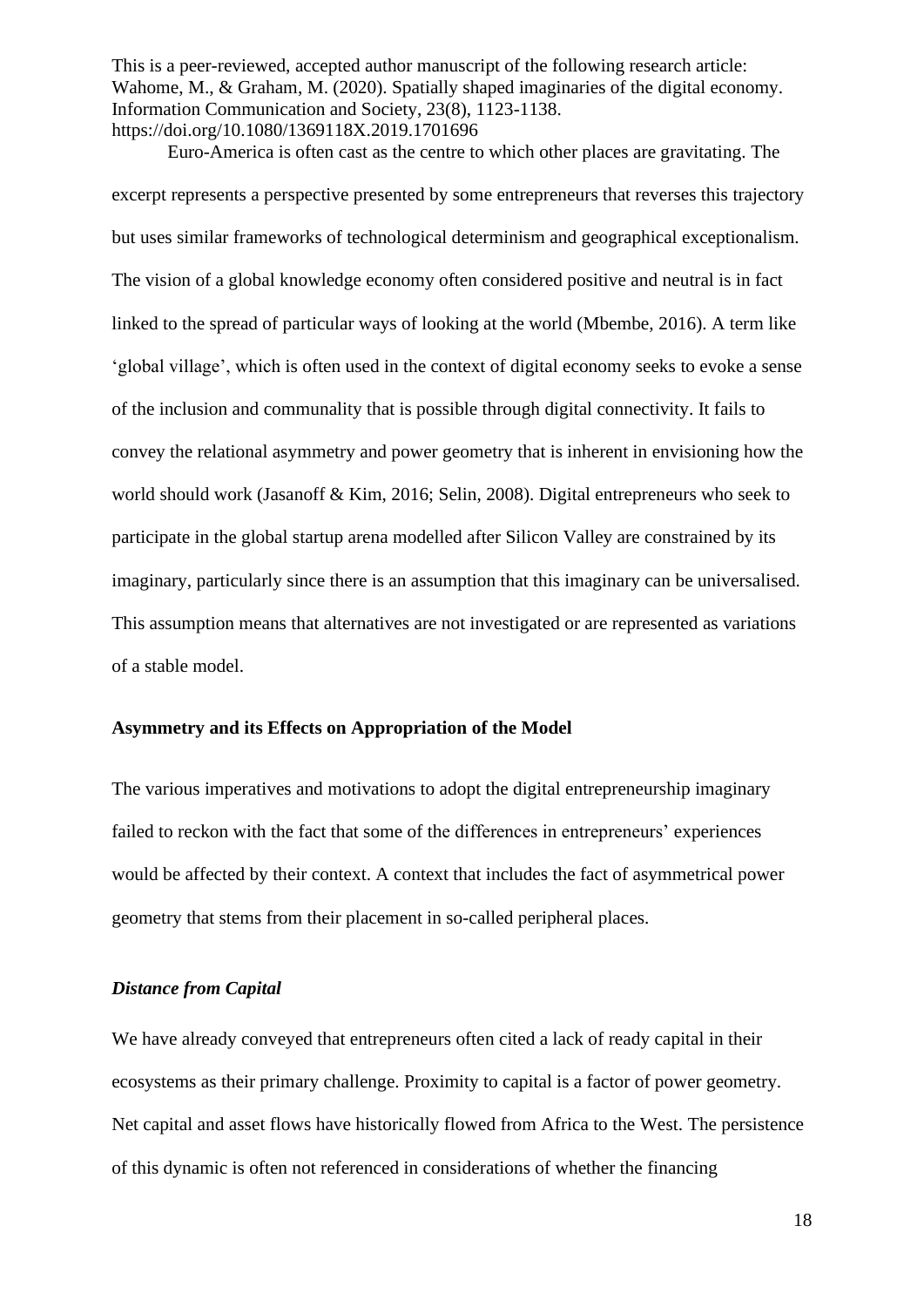This is a peer-reviewed, accepted author manuscript of the following research article: Wahome, M., & Graham, M. (2020). Spatially shaped imaginaries of the digital economy. Information Communication and Society, 23(8), 1123-1138. https://doi.org/10.1080/1369118X.2019.1701696 environments that have developed elsewhere were feasible in African environments. As a result of the lack of venture capitalists Africa's digital entrepreneurs look outward to the

places where these financing models exist.

It is thought that it takes a particular ecology of knowledge and practice to finance the research and development of technology—a knowledge ecology that is not only scientific, but also has a particular perspective on capitalist relations. The narrative that digitisation created a unified global, digital village led entrepreneurs to have an expectation that geographic distance from these sites could be overcome. The CEO of a startup in Johannesburg expressed her view that Africa was still seen through an extractive, rather than investment lens.

You can't raise money over an idea. We are not Silicon Valley. [In] Silicon Valley you can do that. Even if you've got a Silicon Valley idea they don't want it, because how do they get money out? They'll be far more confident if you're actually off shore and you're leasing that software to Africans. Those things you only learn over time. Then maybe if you are selling basic exports. […] Because we're in Africa and labour is cheap. You want the benefit of the cheap product, but you do not want to take the risk. (Entrepreneur in Johannesburg).

In her experience potential investors preferred to deal with companies that were African in the sense that they had African customers and used local labour, but were located outside the continent. The respondent also noted that it was partly an issue of trust. Other kinds of 'export' enterprises, however, particularly those that exported raw materials and/or basic manufacturing had no trouble attracting global investors. They fit it with the imaginary of Africa in a way that the imaginary of the start-up economy did not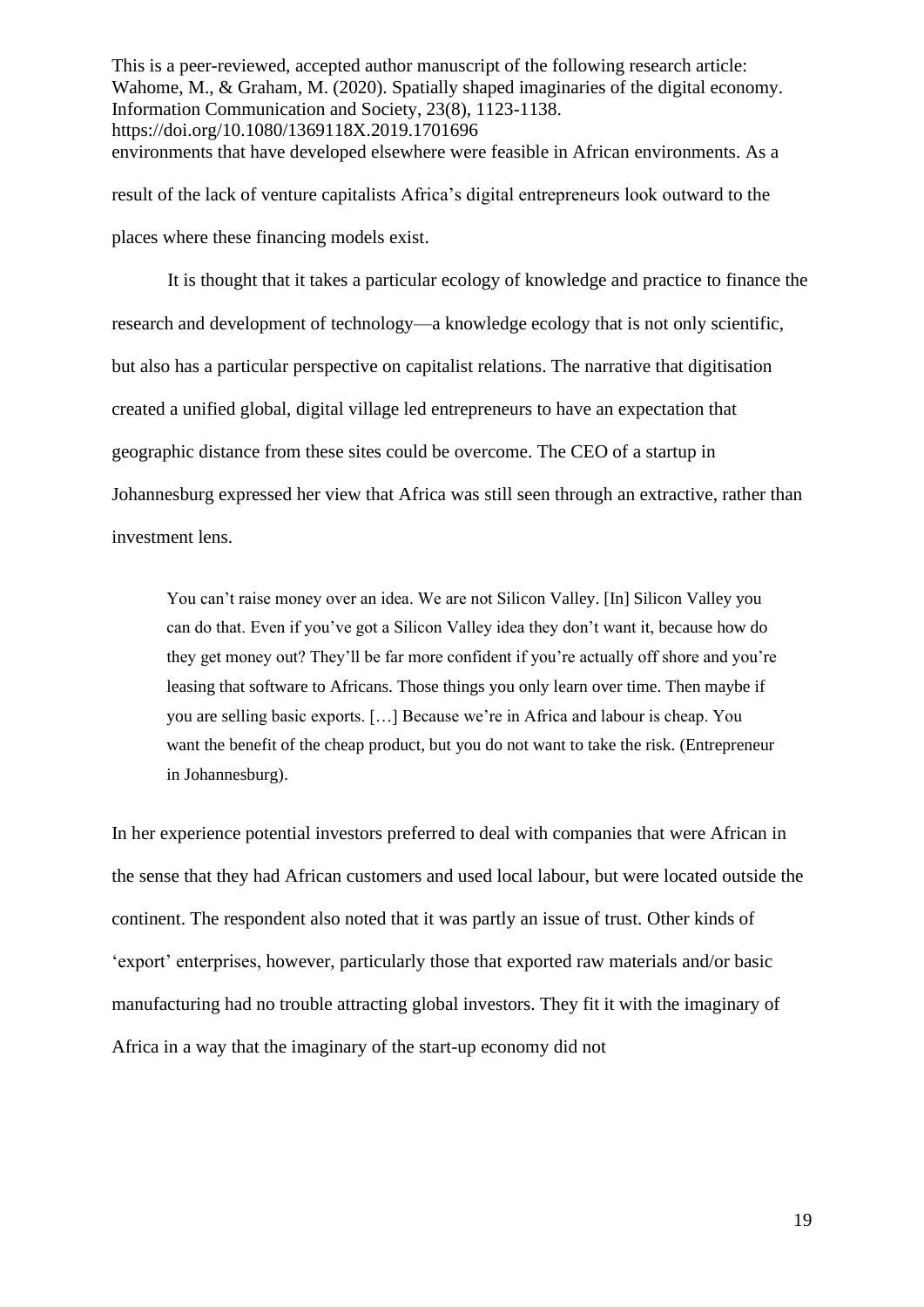The question of risk seemed to be mitigated by creating the impression of similarity with modern places. Entrepreneurs often referenced investor interest as the impetus for their decision making, even when they were generating revenues and appeared to be selfsufficient.

I mean the investors-- it gave investors the confidence to invest more money because then we had some visibility into our revenues, because we had these contracts that were recurring contracts but with a recurring model. (Entrepreneur in Lagos)

Entrepreneurs understood that embodying the spatial arenas that resonated with venture capitalists they might be able to attract capital.

## *Dissimulation*

When legitimacy is derived from building expectations and connecting to the imaginaries of the powerful (Borup, Brown, Konrad, & Van Lente, 2006; Garud, Schildt, & Lant, 2014) there is an opportunity for fabrication to become an entrepreneurial strategy (Borup et al., 2006; Garud et al., 2014). Including fabricating identities and narratives that resonate with the prevailing framework. "Economic relations and practices 'of all kinds are influenced and structured by moral dispositions and norms ... and those norms may be compromised, overridden or reinforced by economic pressures" (Wiegratz, 2010, p 125). The story of Elizabeth Holmes and Theranos is an extreme example of the moral produced by this regime. The irony is that hyperbole and short-cuts are incentivised by the imperatives of venture capital which demand entrepreneurs make inflated promises and quickly build high-value, capital intensive enterprises. In Maputo, a start-up entrepreneur who had been successful in attracting investor interest admitted that despite the definitiveness with which they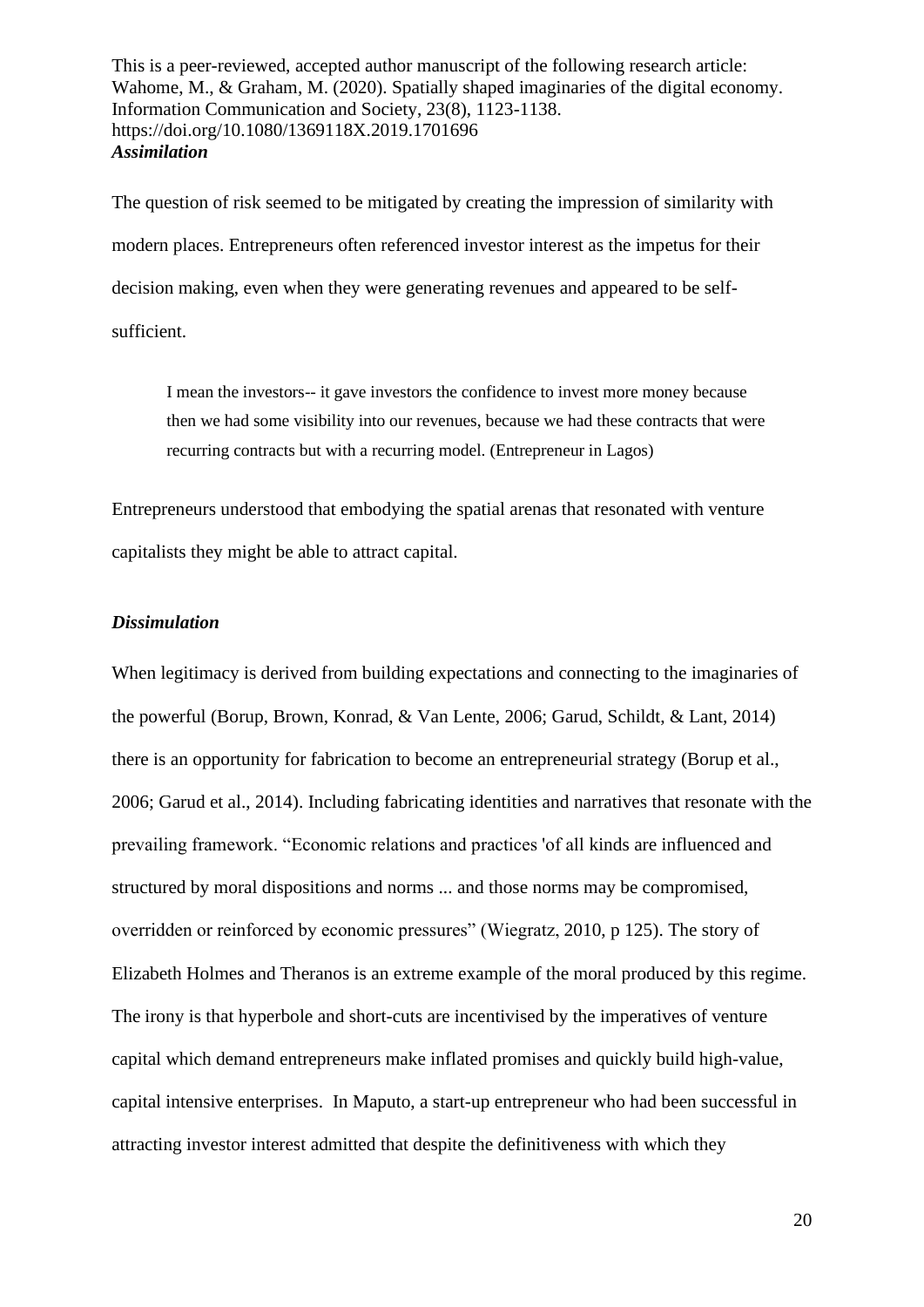This is a peer-reviewed, accepted author manuscript of the following research article: Wahome, M., & Graham, M. (2020). Spatially shaped imaginaries of the digital economy. Information Communication and Society, 23(8), 1123-1138. https://doi.org/10.1080/1369118X.2019.1701696 communicated their successes to investors, they were still in a phase where they were testing

strategies.

Everything we are doing, expansion, no expansion we are trying. I don't what you call to be successful but we are still in the trying phase. So that will be on record, maybe a few years from now we'll have a different conversation (Entrepreneur in Maputo).

They also indicated that their regional expansion was primarily a strategy for demonstrating traction to investors, rather than the result of demand. By creating a presence in a new country they were able to claim that they had expanded to a number of countries, even though this was not representative of a growing customer base.

A recent example of Jumia, billed as Africa's Amazon is particularly illustrative of the perverse incentives that abound. On May 9, 2019, a month after Jumia's successful IPO on the New York stock exchange the Financial Times and other media outlets reported that a controversial 'short-seller' had uncovered discrepancies in Jumia's financial reporting, causing its shares to plummet:

Citron Research, a short seller, said on Thursday that it had obtained a confidential presentation made by Jumia to investors in October 2018, and that there were "material discrepancies" between this presentation and the numbers reported by Jumia in its IPO filing in April. Citron alleged that Jumia inflated its active customer and active merchant numbers by 20 to 30 per cent, and that 41 per cent of its deliveries were either returned, not delivered or canceled (Munshi & Pilling, 2019).

Jumia is representative of the idealised African startup firm, which is an amalgam of Silicon Valley tropes and a modernising narrative about Africa. Jumia's entrepreneurial narrative was embedded in the mythology of what digitisation could do for African commerce—it billed itself as Africa's Amazon, while being registered and incorporated in Germany. The core of their questioning was Jumia's user numbers—other ecommerce firms were having difficulty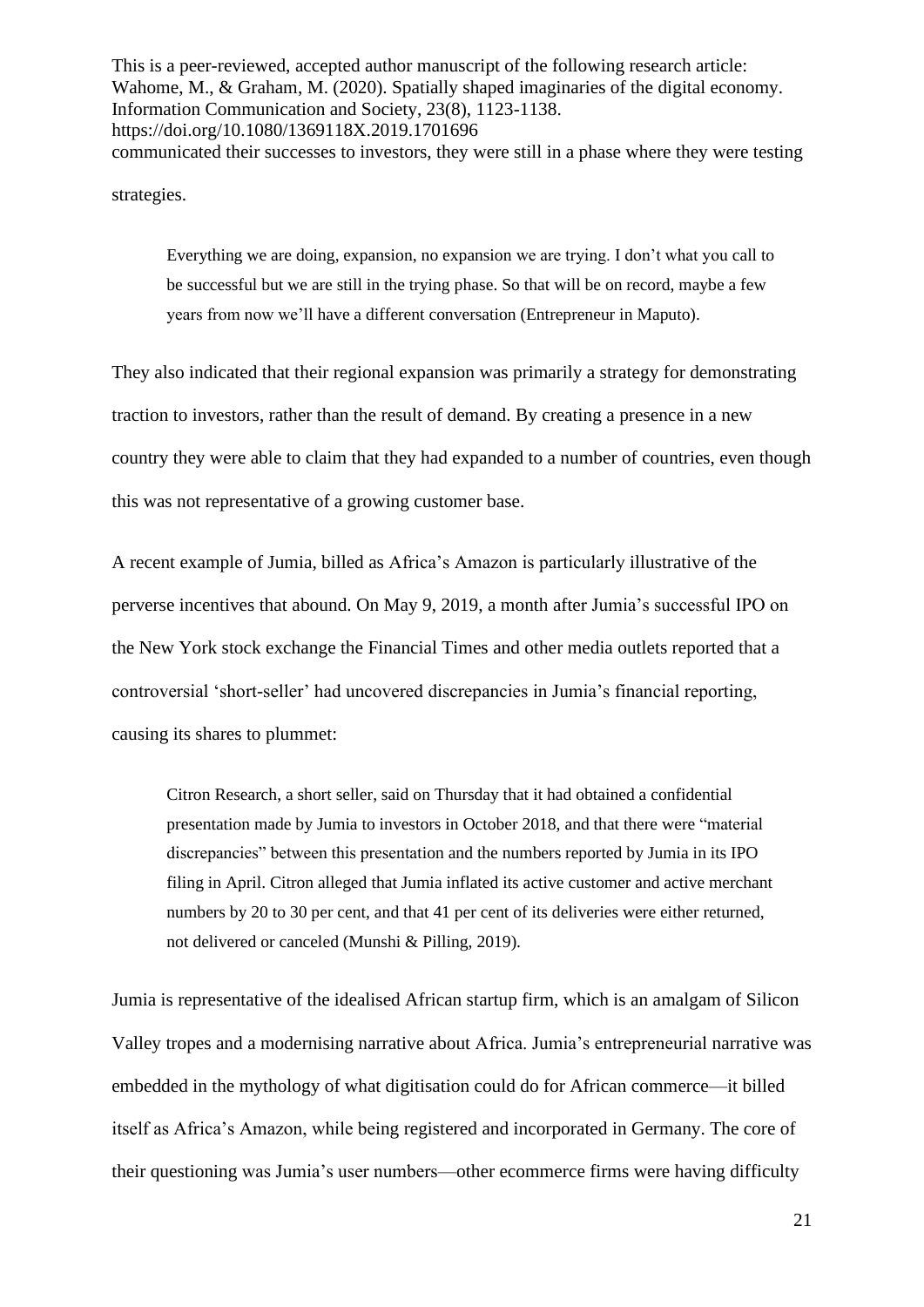This is a peer-reviewed, accepted author manuscript of the following research article: Wahome, M., & Graham, M. (2020). Spatially shaped imaginaries of the digital economy. Information Communication and Society, 23(8), 1123-1138. https://doi.org/10.1080/1369118X.2019.1701696 in expanding their user base. The fact that it is a short seller that has allegedly exposed Jumia's false narratives is indicative of the incentives for deception that are embedded in the startup/venture capital model. By causing Jumia's shares to plummet, the accuser stood to benefit, while Jumia's investors would have the opposite incentives. Thus, the legitimacy conferred by the startup imaginary often has very little to do with actual entrepreneurial or technological skillsets.

## **Alternative Visions**

The rhetoric around digital entrepreneurship produces a specific affect; it evokes particular expectations around how actors behave, speak, cognize opportunity, success, value and failure. Some of these expectations are a product of the context in which they were developed, namely Silicon Valley. When transplanted, this place-based imaginary can be accused of creating hyped expectations and inducing an affective 'cruel optimism' (Berlant, 2011). Cruel optimism refers to a situation where that which is desired becomes an impediment to individual and collective progress (Berlant, 2011). This situation is evident in digital entrepreneurship arenas in African cities, where actors, particularly those in the early stages of their digital entrepreneurial journey hold expectations and aspirations that are unlikely to unfold as they expect.

Current metaphors and visionings of sociotechnical imaginaries are constricting to practitioners of digital entrepreneurship in Africa because they do not take their positionality into account. Although Africa might seek to participate in global patterns of consumption, its positionality is one of scarcity (Mbembe, 2002) and asymmetric power geometry. Those who seek to be included in globalising economic regimes have to reckon with metrics that incentivise them to structure their activities to fit within certain expectations. As a collective,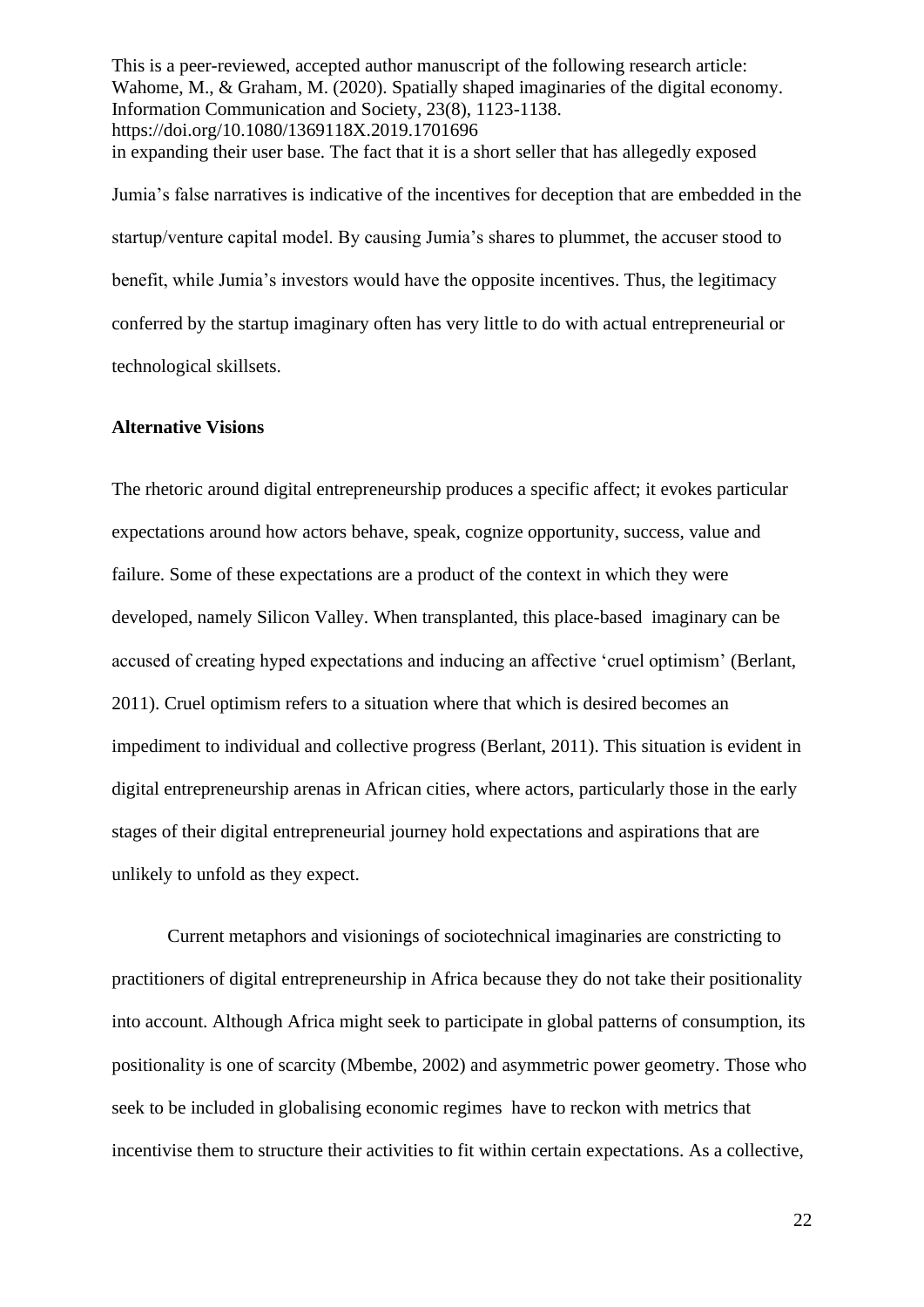This is a peer-reviewed, accepted author manuscript of the following research article: Wahome, M., & Graham, M. (2020). Spatially shaped imaginaries of the digital economy. Information Communication and Society, 23(8), 1123-1138. https://doi.org/10.1080/1369118X.2019.1701696 entrepreneurs displayed nuanced understandings of the opportunities in the various scales of

digital economies, some actors are able to react strategically (Graham, 2015). Experienced actors understand that even though the logics might not be fitting, they do not have the power to alter them (Abbott, 2005) and are beholden to them. Digital entrepreneurs often have to communicate competency in Silicon Valley-style tropes and approaches to business in order to be seen as legitimate, whether or not that praxis makes any sense for them (Carver, 2010; Steiber & Alänge, 2016). Actors are acting within circumscribed ideas about who can participate and how (Bourdieu & Wacquant, 1999).This for some, is an acceptable status quo since the logics are structured so that the exclusions are seen as selecting for knowledge and expertise (Bourdieu & Wacquant, 1999; Pager & Pedulla, 2015; Pager & Shepherd, 2008), and they are able to enjoy the privileges that emerged from proximity to legitimacy.

Not every digital entrepreneur is preoccupied with the Silicon Valley model of fastgrowth, high value entrepreneurship. A number of entrepreneurs focus on their products, generating revenues and growing their customer base. In advocating for the creation of space for alternative imaginaries, the question that arises is what those alternatives might be. The answer is that each of our case studies offers an exemplar. The particularisation of the experience of digital entrepreneurs in each city was clear, even as they referenced the Silicon Valley archetype. The appropriation of ideas and artefacts can occur through processes of syncretism, rather than disruption of old ways of doing (Odumosu, 2009). This involves absorbing imaginaries into to pre-existing worlds. The longer actors are involved in trial and error experiments on how to resolve their particular concerns, in their particular environments, the better able they are at navigating the paradox between the vision and its enactment. Ideally, entrepreneurs would not be constrained by their inability to change the vision. Our eagerness to extend participation in the digital economy blinds us to the fact that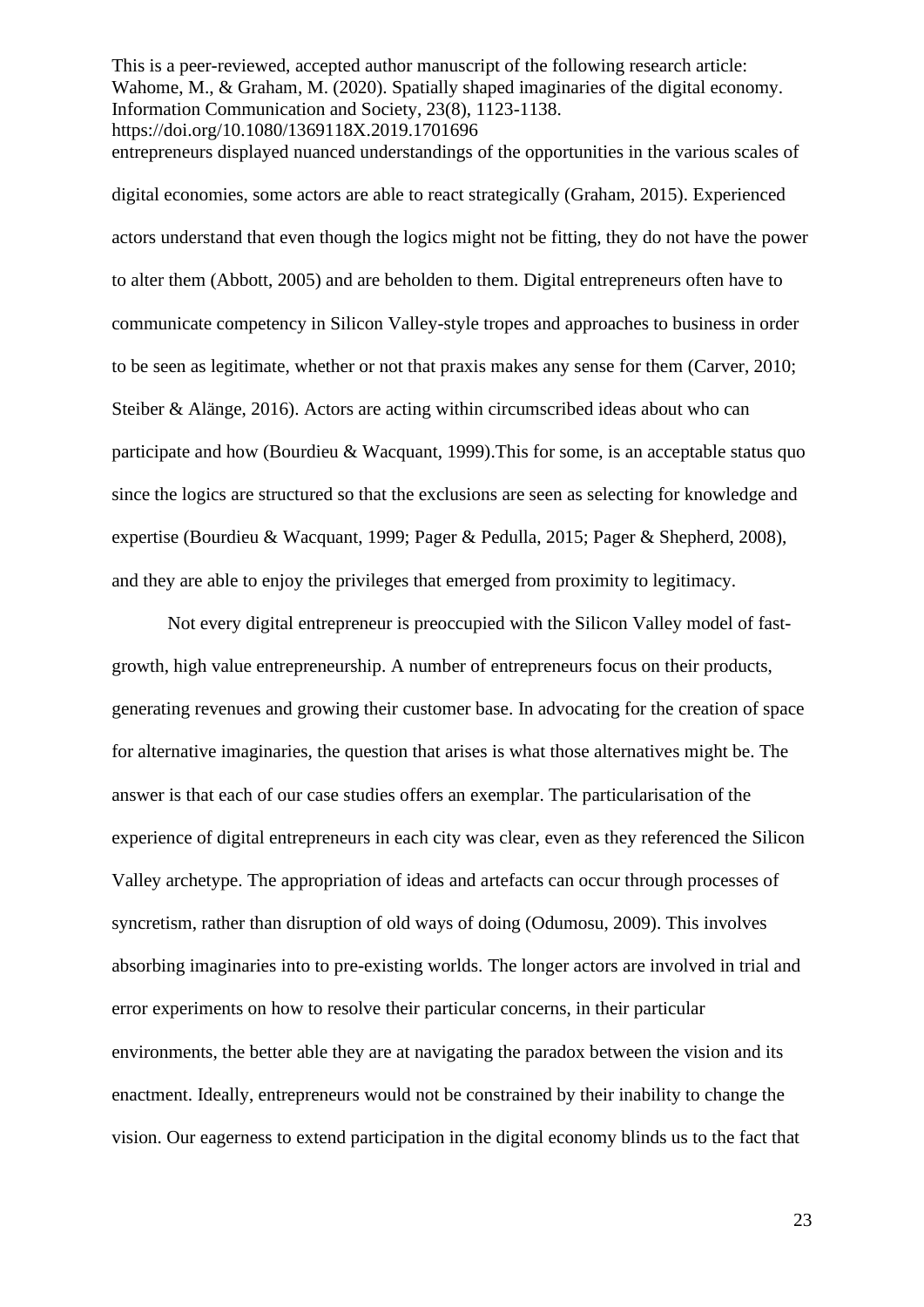This is a peer-reviewed, accepted author manuscript of the following research article: Wahome, M., & Graham, M. (2020). Spatially shaped imaginaries of the digital economy. Information Communication and Society, 23(8), 1123-1138. https://doi.org/10.1080/1369118X.2019.1701696 we are dealing with plurality and that imposing mechanisms for development is another

means through which pre-existing asymmetries are reinforced and expanded.

## **Conclusion**

We have connected the startup imaginary with discourses that can mythologise science, modernity and rationality. This mythology has a geographic component, locating ideal forms of digital entrepreneurship in Euro-America. The digital entrepreneurship imaginary that emerges from this worldview is pervasive. The links between how society imagines digital society and academic and policy discourses are clear. Thus, academics and policy actors should not perceive imaginaries as neutral metaphors. An awareness that they hold politics and values that are emblematic of their geographic origins means that they should be conceived and deployed with care. Particularly when they are deployed, not as theory or thought experiment, but with the intention of providing a blueprint for restructuring societies for development. Power geometry is also inherent in the patterns of appropriation of ideas and artefacts. For instance, the pervasiveness of the assumption that knowledge transfer generally travels from North to South, even when Southern geographies have been pivotal in the development of that knowledge.

The spread of these imaginaries relies on fictions about their neutrality and universality (Katz, 2014). The visions of the powerful are performed and perpetuated whether or not they are representative of everyone's (including the majority's) experience (Selin, 2008). In order for progress to work for every society it is necessary to ensure that claims of universality do not foreclose on the development of localised alternatives and hybrids. As academic work (re)turns to contemplating futures and the policy realm becomes interested in anticipatory governance (Selin, 2008), it is necessary to examine whether these visionings are taking place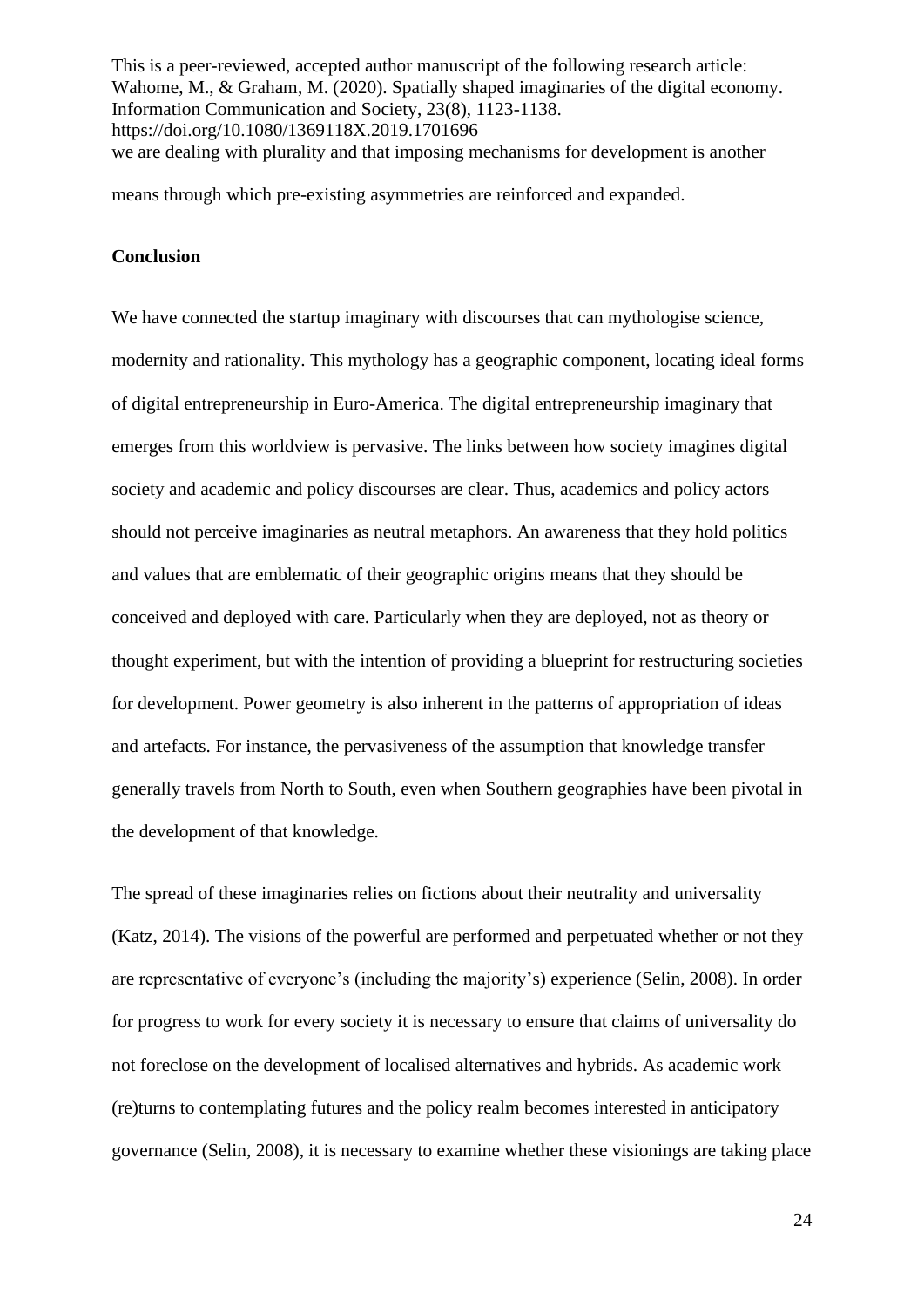This is a peer-reviewed, accepted author manuscript of the following research article: Wahome, M., & Graham, M. (2020). Spatially shaped imaginaries of the digital economy. Information Communication and Society, 23(8), 1123-1138. https://doi.org/10.1080/1369118X.2019.1701696 with targeted groups or 'at' them (Neveling, 2017). The danger is that power differentials

induce perverse incentives and predatory inclusion (Dy, 2017; Dy, Martin, & Marlow, 2018; Wiegratz, 2010).

# **References**

- Balakrishnan, S. (2016,). Pan-African legacies, Afropolitan futures: A conversation with Achille Mbembe. *Transition: An International Review.* (April 1, 2016).
- Berlant, L. G. (2011). *Cruel optimism*. Durham, Durham [N.C.] ; London: Duke University Press.
- Carver, T. (2010). Materializing the Metaphors of Global Cities: Singapore and Silicon Valley. *Globalizations*, *7*(3), 383–393.
- Christensen, C. M. (2013). *The innovator's dilemma when new technologies cause great firms to fail*. Boston, Massachusetts: Harvard Business Review Press.
- de Ferranti, D., Perry, G. E., Lederman, D., & Maloney, W. E. (2002). *From Natural Resources to the Knowledge Economy: Trade and Job Quality*.
- Dy, A. M. (2017). At the Interfaces of Digital Entrepreneurship: Beyond Discourse, Towards a Realist Conceptualisation. *Academy of Management Proceedings*, *2017*(1), 11848.
- Dy, A. M., Martin, L., & Marlow, S. (2018). Emancipation through digital entrepreneurship? A critical realist analysis. *Organization*, *25*(5), 585–608.

Etzkowitz, H., & Leydesdorff, L. (1995). *The Triple Helix -- University-Industry-Government Relations: A Laboratory for Knowledge Based Economic Development* (SSRN Scholarly Paper No. ID 2480085). Retrieved from Social Science Research Network

Fagerberg, J., Lundvall, B.-Å., & Srholec, M. (2018). Global Value Chains, National Innovation Systems and Economic Development. *The European Journal of Development Research*, *30*(3), 533–556.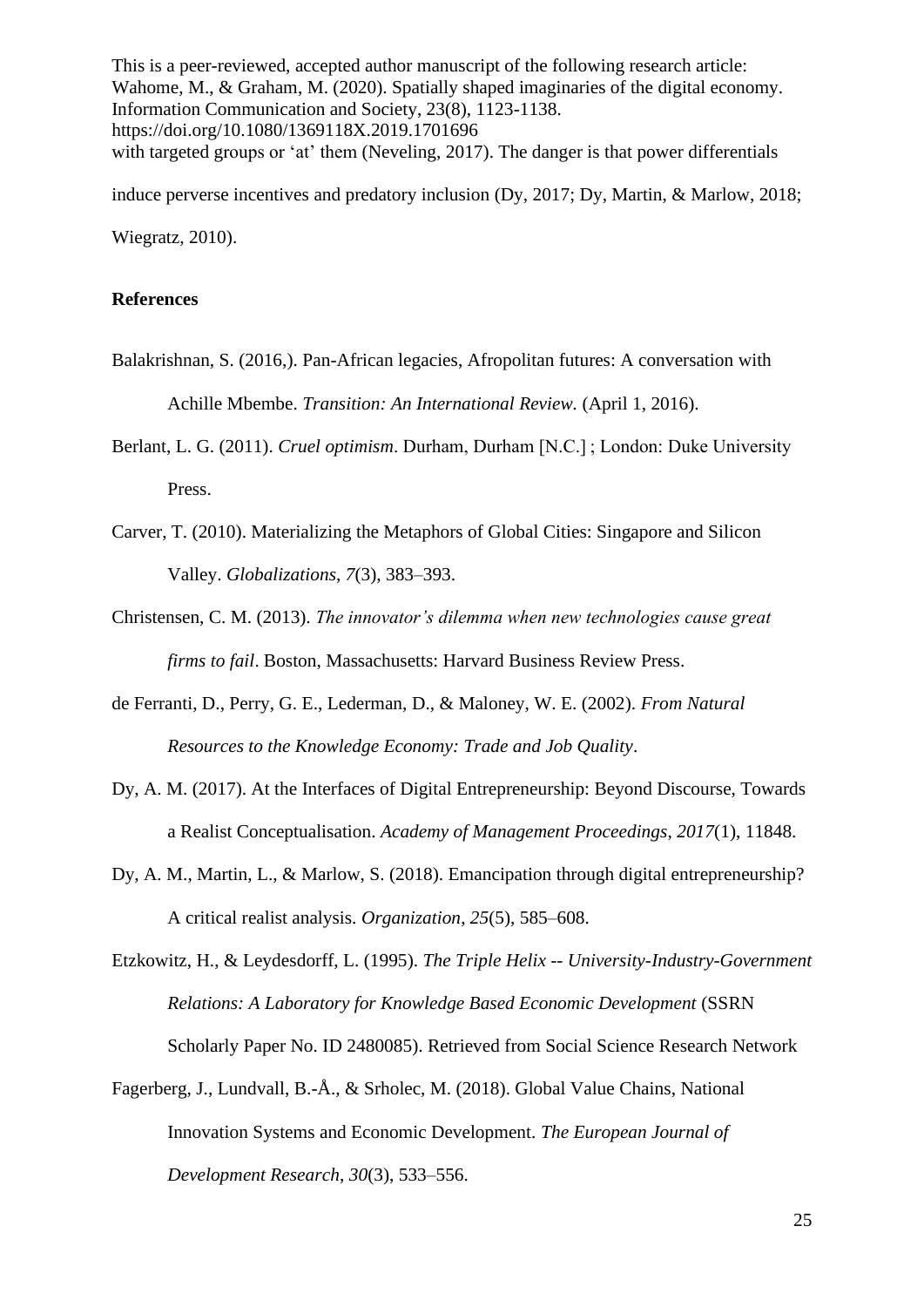This is a peer-reviewed, accepted author manuscript of the following research article: Wahome, M., & Graham, M. (2020). Spatially shaped imaginaries of the digital economy. Information Communication and Society, 23(8), 1123-1138. https://doi.org/10.1080/1369118X.2019.1701696 Freeman, C. (1995). The 'National System of Innovation' in historical perspective.

*Cambridge Journal of Economics*, *19*(1), 5–24.

Gibson, W. F. (1989). *Neuromancer* (3. Aufl.). München: W. Heyne.

Graham, M. (2015). Contradictory Connectivity: Spatial Imaginaries and Technomediated

Positionalities in Kenya's Outsourcing Sector. *Environment and Planning A:* 

*Economy and Space*, *47*(4), 867–883.

Graham, M. (2016). Facebook is no charity, and the 'free' in Free Basics comes at a price. Retrieved 4 December 2017, from The Conversation website: http://theconversation.com/facebook-is-no-charity-and-the-free-in-free-basics-comes-

at-a-price-52839

- Graham, M., Hjorth, I., & Lehdonvirta, V. (2017). Digital labour and development: Impacts of global digital labour platforms and the gig economy on worker livelihoods: *Transfer: European Review of Labour and Research*.
- Haraway, D. (1988). Situated Knowledges: The Science Question in Feminism and the Privilege of Partial Perspective. *Feminist Studies; College Park, Md.*, *14*(3), 575–599.
- Hsu, J.-Y. (2018). Hsinchu Technopolis: A Sociotechnical Imaginary of Modernity in Taiwan? *Critical Sociology*, *44*(3), 487–501.
- Jasanoff, S., & Kim, S.-H. (2009). Containing the Atom: Sociotechnical Imaginaries and Nuclear Power in the United States and South Korea. *Minerva*, *47*(2), 119–146.
- Jasanoff, S., & Kim, S.-H. (2016). *Dreamscapes of modernity: Sociotechnical imaginaries and the fabrication of power*. Chicago: The University of Chicago Press.
- Kaplinsky, R., & Keynes, M. (2011). *"Bottom of the Pyramid Innovation" and Pro-Poor Growth* (IKD Working Paper No. 62). Milton Keynes, UK: The Open University.
- Lundvall, B.-Å. (2010). *National systems of innovation: Toward a theory of innovation and interactive learning*. London: Anthem Press.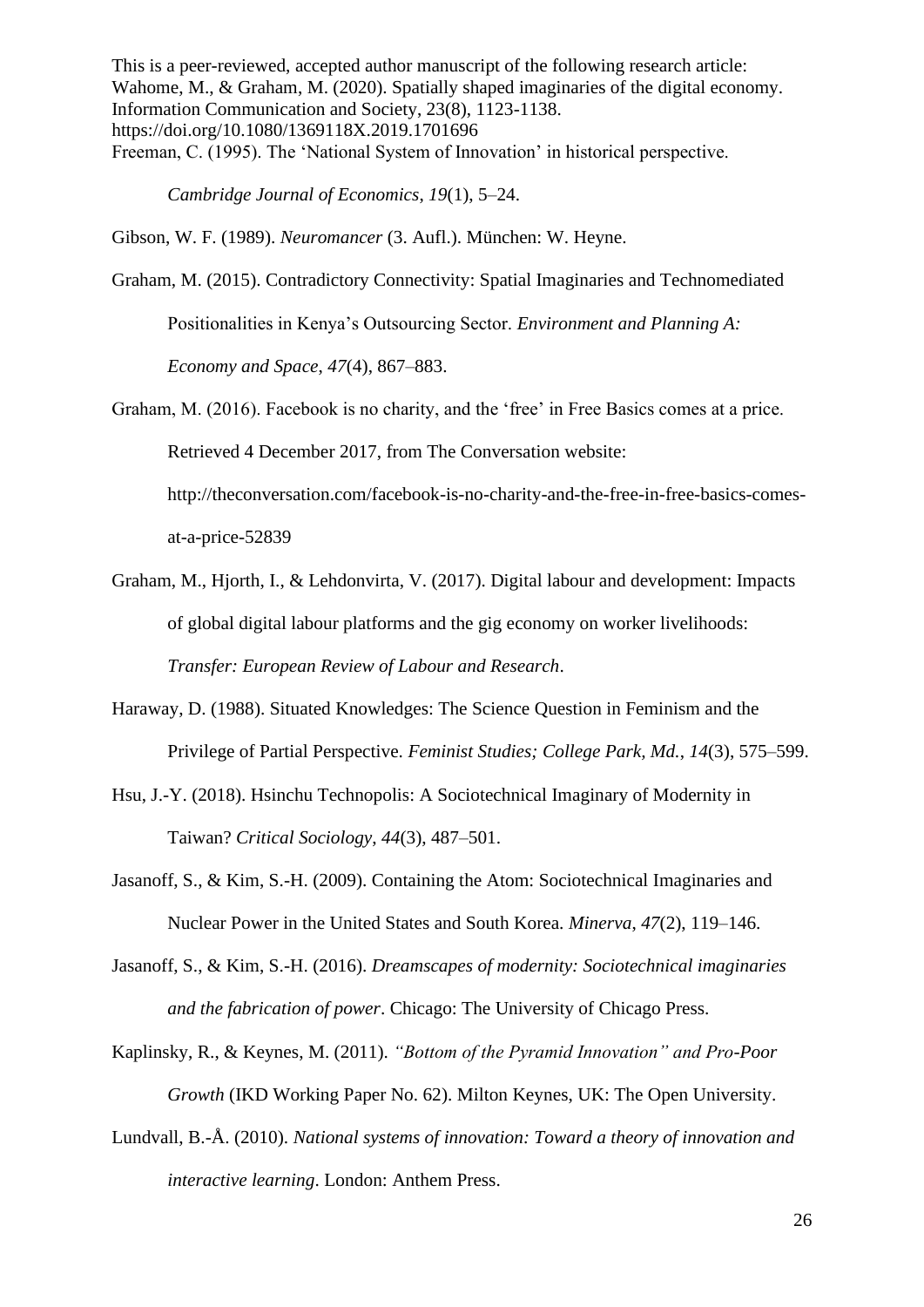This is a peer-reviewed, accepted author manuscript of the following research article: Wahome, M., & Graham, M. (2020). Spatially shaped imaginaries of the digital economy. Information Communication and Society, 23(8), 1123-1138. https://doi.org/10.1080/1369118X.2019.1701696 Massey, D. (1999). Imagining Globalization: Power-Geometries of Time-Space. In A. Brah,

M. J. Hickman, & M. M. an Ghaill (Eds.), *Global Futures: Migration, Environment and Globalization* (pp. 27–44).

- Massey, D. (2002). Globalisation: What does it mean for geography? *Geography*, *87*(4), 293– 296.
- Mavhunga, C. C. (2017). *What Do Science, Technology, and Innovation Mean from Africa?* MIT Press.
- Mbembe, A. (2016a). Africa in the New Century. *The Massachusetts Review*, *57*(1), 91–104.
- Mbembe, A. (2016b). Decolonizing the university: New directions. *Arts and Humanities in Higher Education*, *15*(1), 29–45.
- Mosse, D. (2005). *Cultivating Development: An Ethnography of Aid Policy and Practice*. London, UK; Ann Arbor, MI, USA: Pluto Press.
- Neveling, P. (2017). The political economy machinery: Toward a critical anthropology of development as a contested capitalist practice. *Dialectical Anthropology*, *41*(2), 163– 183.
- Ngoasong, M. Z. (2018). Digital entrepreneurship in a resource-scarce context. *Journal of Small Business and Enterprise Development*, *25*(3), 483–500.
- Obamba, M. (2012). Uncommon Knowledge: World Bank Policy and the Unmaking of the Knowledge Economy in Africa. *Higher Education Policy*, *26*(1), 83.

Odumosu, T. (2009). *Interrogating mobiles: A story of Nigerian appropriation of the mobile phone* (ProQuest Dissertations Publishing). Retrieved from http://search.proquest.com/docview/304986497/?pq-origsite=primo

Pazarbasioglu, C. (2018, May 30). African leaders committed to building a digital economy [Text]. Retrieved 1 May 2019, from Voices—World Bank website: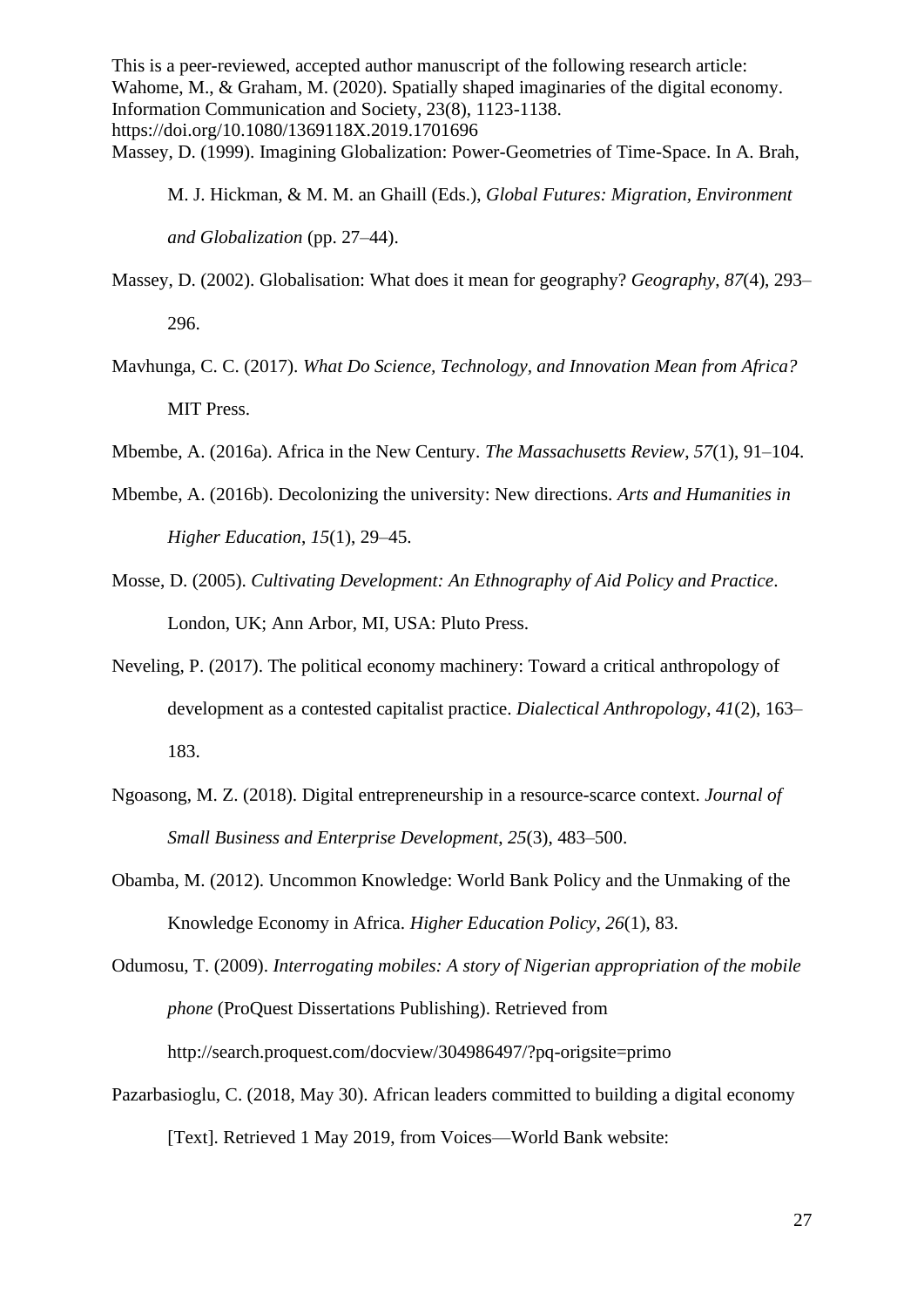https://blogs.worldbank.org/voices/african-leaders-committed-to-building-digital-

economy

Pollock, N., & Williams, R. (2016). *How Industry Analysts Shape the Digital Future*. Oxford, New York: Oxford University Press.

Porter, M. (1990). *The competitive advantage of nations*. London: Macmillan.

- Punday, D. (2000). The Narrative Construction of Cyberspace: Reading Neuromancer, Reading Cyberspace Debates. *College English*, *63*(2), 194–213.
- Rajão, R., & Duque, R. B. (2014). Between Purity and Hybridity: Technoscientific and Ethnic Myths of Brazil. *Science, Technology, & Human Values*, *39*(6), 844–874.
- Sadowski, J., & Bendor, R. (2019). Selling Smartness: Corporate Narratives and the Smart City as a Sociotechnical Imaginary. *Science, Technology, & Human Values*, *44*(3), 540–563.
- Sala-i-Martin, X., Bilbao-Osorio, B., Blanke, J., Hanouz, M. D., & Geiger, T. (2011). *The Global Competitiveness Index 2011–2012: Setting the Foundations for Strong Productivity*. 48.
- Saxenian, A. (1996). *Regional advantage: Culture and competition in Silicon Valley and Route 128* (Paperback edition..). Cambridge, Mass. ; London: Harvard University Press.
- Saxenian, A. (2006). *The new argonauts: Regional advantage in a global economy*. Cambridge, Mass.: Harvard University Press.
- Selin, C. (2008). The Sociology of the Future: Tracing Stories of Technology and Time. *Sociology Compass*, *2*(6), 1878–1895.
- Solon, O. (2017, July 27). 'It's digital colonialism': How Facebook's free internet service has failed its users. *The Guardian*. Retrieved from